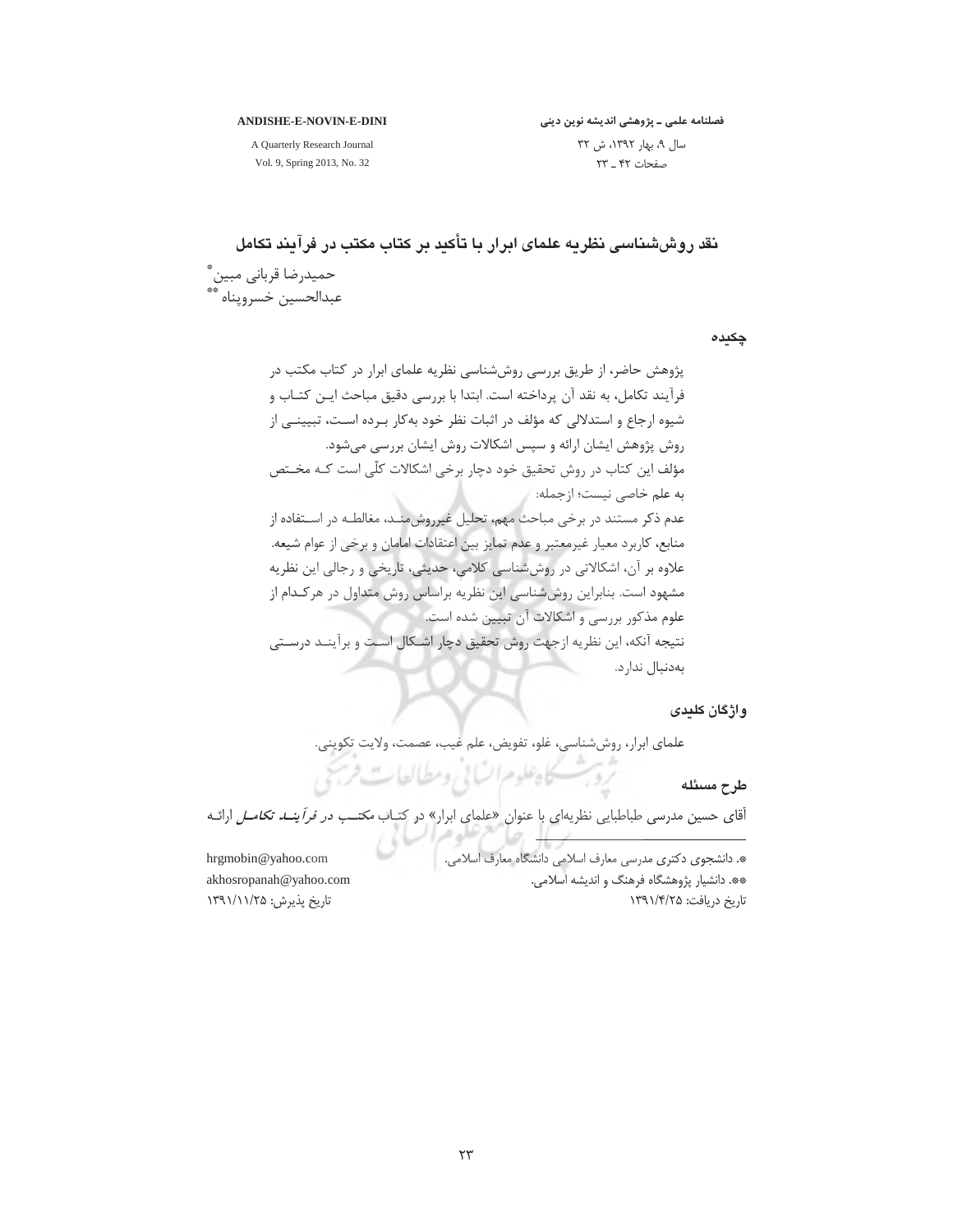٢۴ = د السلامه علمي ـ پژوهشي انديشه نوين ديني، س ٩، بهار ٩٢، ش ٣٢

کردهاند که مشتمل بر نگاهی خاص به اوصاف امامان است. این دیدگاه در میان قشر روشنفکر جایگاه خاصی پیدا کرده و با تاکید بر این نظریه، شبهاتی نیز مطرح شده است. این تحقیق درصدد است کـه روششناسـی این نظریه را براساس تبیین کتاب *مکتب در فرآیند تکامل* به چالش بکشد.

بررسی دقیق مباحث این کتاب و شیوه ارجاع و استدلالی که مؤلف در اثبات نظر خود به کـار بـرده اسـت، اشکالات ایشان را در شیوه پژوهش نمایان می کند. در این پژوهش، پس از تبیین روششناسی نظریه علمـای ابرار، اشکالات کلی در روششناسی تبیین آن بررسی میشود. سپس از منظر هرکدام از علـوم مـرتبط بـا آن، اشکالات روش شناسی این نظریه بیان خواهد شد.

# تبیین و تحلیل روششناسی نظریه علمای ایرار

نظریهپرداز در کتاب *مکتب در فرآیند تکامل*، علی رغم آنکه رویکرد خود را بیان تاریخ فکر دانســته (مدرســی، ۱۳۸۶: ۲۳ \_ ۲۲) به تحلیل تاریخی اندیشه امامت پرداخته است. ایشان در ایـن کتـاب، تطـور مبـانی فکـری تشیع در مسئله اساسی امامت را در سه قرن نخستین بررسی کرده است. سپس درباره روش تحقیــق خــود در این کتاب چنین مے نویسد:

این اثر سر آن داشت که با بررسی مواد مو<mark>جود در مصادر قـدیمی و دسـتهبنـدی و مقایســه</mark> آن مواد با یکدیگر و با شواهد تاریخی خارجی، روند تکاملی فکر شـیعی را در چهـارچوب تعـالیم و حرکت تاریخی مکتب اسلام پیگیری کند؛ اما بهخاطر خاستگاه فرهنگـی خـود ناچـار بـود کـه اصول موضوعه و ذهنیتها در حوزههای اسلامشناسی غربی را درنظر داشته باشد تـا بتوانـد در آن مجامع، توفيق و قبول يافته و در تبيين «اسـلاميت» سـنت تشـيع امـامي اثر گـذار باشـد و ازسوی دیگر، ناگزیر باید برخی از مفاهیم بحثانگیز را که ادبیات ضدّ شـیعه زمـان، قابـل نقـد یافته و مطرح مینمود، مورد بررسی و ارزیابی قرار میداد. (همان: ١٢)

او با استناد به منابع تاریخی، روایی و رجالی بهدنبال اثبات پیشفرض کلامی خود است و بههمـین دلیـل به مستنداتی میپردازد که با طرحش سازگار باشد و مستنداتی را که مخالف نظر اوست، نادیده میگیرد. وی در مواردی، عبارتها و حتی شخصیتها و آثار را بهسود مدعای خود به خدمت گرفته و در مقابـل، بـه تفکـر رقیب و طرفداران آن کملطفی کرده است. او دلیل خود را بر چنین رویکردی نسبت به منابع این گونـه بیـان فلوهرانسا بي رومطيانطا تت من می کند:

اگر في المثل مؤلفي كه متهم به غلو است يا كتابي كه از دخل و تصرف احتمالي غاليـان در آن سخن رفته است، حدیثی را در تأیید و تشیید مبانی غلات عرضه کند، پژوهشگر آگاه و محتـاط خوامناخواه در قبول آن دعوا دچار تردید خواهد بود؛ حتی اگر اسناد آن حدیث از مؤلف به بـالا «صحيح اعلايي» يا همه راويان آن از «اصحاب اجماع» باشند؛ اما اگر همــان مؤلـف يــا مأخـذ،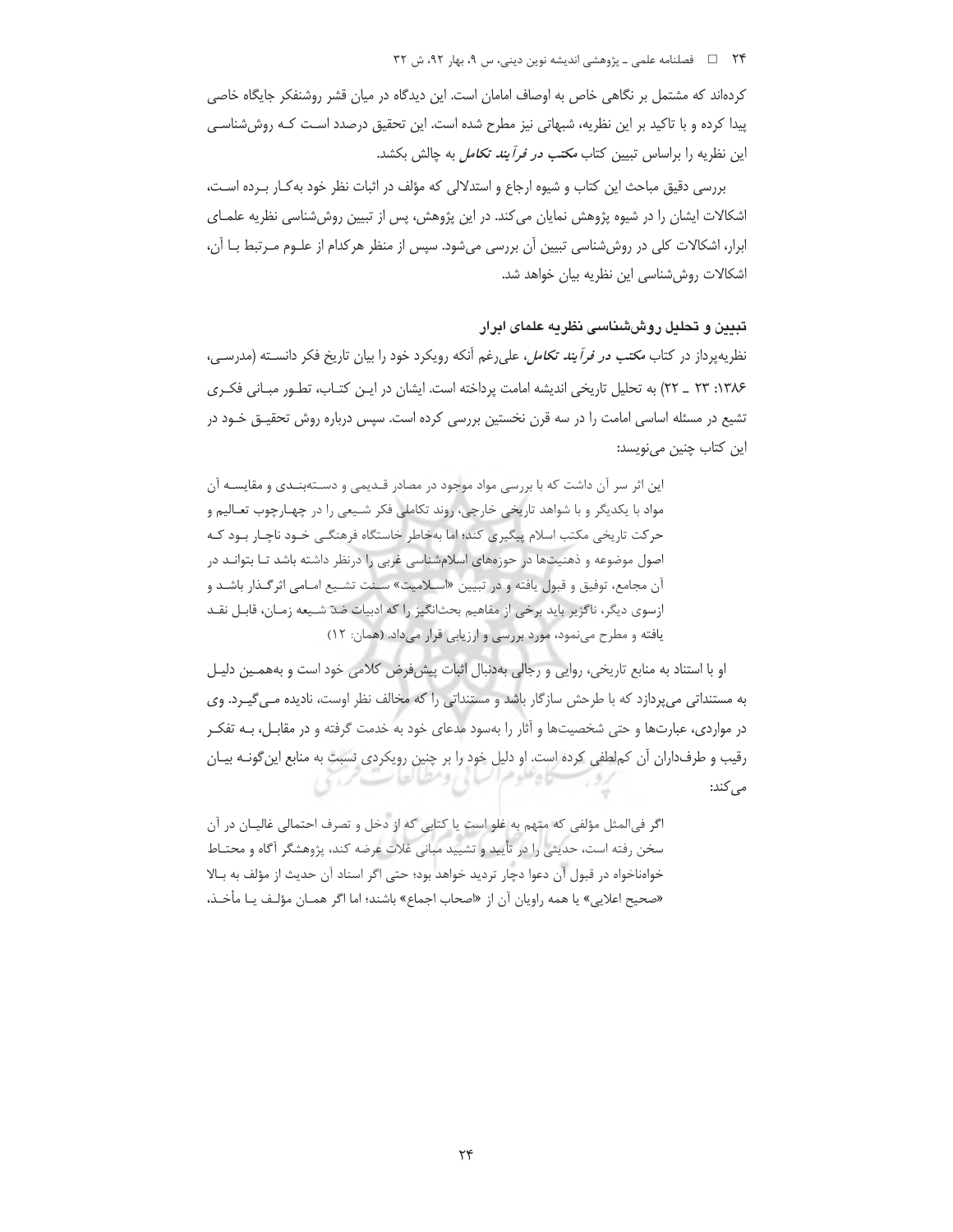نقد روششناسی نظریه علمای ابرار با تأکید بر کتاب مکتب در فرآیند تکامل \_ ۲۵ ۲۵

گفتهای را در نقض غلو به امام منتسب دارد، احتمـال آنکـه ناقـل غـالی آن را جعـل کـرده يـا نابکاری ۔ که همت او علیالاصول بر تحکیم مبانی غالیـان اسـت ۔ در مـتن کتـاب دسّ و درج کرده باشد، قابل توجه نیست. (مدرسی، ۱۳۸۸: ۲۳)

بنابراین مؤلف در این کتاب از طریق سیر تاریخی، بهمحض آنکه درباره سندی احتمال غلو مـیدهـد، بـا معیار داعی بر جعل در آن سند خدشه می کند و بههمین ترتیب، مستندات نظریه مخالف را نادیده مــ ،گیــرد و از این طریق، بهمرور نظریه کلامی خود را که همان نظریه علمای ابرار است، تثبیت می کند. درنتیجـه بـرای بهدست آوردن نظریه او باید جزئیات آن را از بخش های مختلف کتاب بهدست آورد.

# نقد روششناسی نظریه علمای ایران

مؤلف این کتاب برای اثبات نظریه پیش گفته از علومی همانند کلام، حـدیث، تـاریخ و رجـال اسـتفاده نمـوده است که درنتیجه روششناسی این نظریه باید براساس روششناسی متداول در هرکدام از علوم مذکور بررسی شود. همچنین برخی از اشکالات در روش تحقیق ایشان کلی است و مختص به علم خاصی نیست.

ابتدا اشکالات عام روششناسی این نظریه و سپس اشکالات مرتبط با هرکدام از آن علوم بررسی میشود.

الف) اشکالات کلی روششناسی نظریه علمای ابرار عدم توجه به این اشکالات موجب خطا در نتیجه تحقیق شده است که با بررسی این موارد میتوان بـه منشـأ خطا در نظریه این محقق یی برد. در این قسمت به چند نمونه از آنها اشاره می شود:

**۱. عدم ذکر مستند در برخی مباحث مهم** ایشان در برخی مباحث مهم که اثبات آن نیازمند ذکر مستندات کافی مـی!شـد، هـیچگونـه مسـتندی ارائـه نكرده است. براى نمونه مى نويسد:

عقيده به قدرت تصرف ائمه در كائنات، اگر منظور قائل آن، همدوشي آن بزرگواران با ذات حـق است، گوينده آن از غلات ملحد خواهد بود و اگر منظور، حصول اين قدرت بـا تفـويض الهـي و وجود آن در طول قدرت حق است، گوینده از مفوضه است و هـر دو گـروه همزمـان و یکسـان مشمول سرزنش و لعن ائمه اطهار قرار گرفتهاند. (مدرسی، ۱۳۸۶: ۹۸)

او كساني را كه معتقدند قدرت تصرف ائمه در كائنات، با تفويض الهي و در طول قدرت حق است، بهطور كلي از مفوضه مطرود امامان شمرده و هيچ مستندي براي آن ارائه نكرده است.

الصامع عليوم السالي

## 2. تحليل غيرروشمند

ایشان گاهی به منبعی ارجاع دادهاند که وقتی به آن مراجعه کنیم، درمی یابیم این گزارش یک ابتدا و انتهـایی دارد که به آن توجه نشده است و با در نظر گرفتن آن، معنا متفاوت میشود. اینکه قبل و بعد دیده شده، ولـی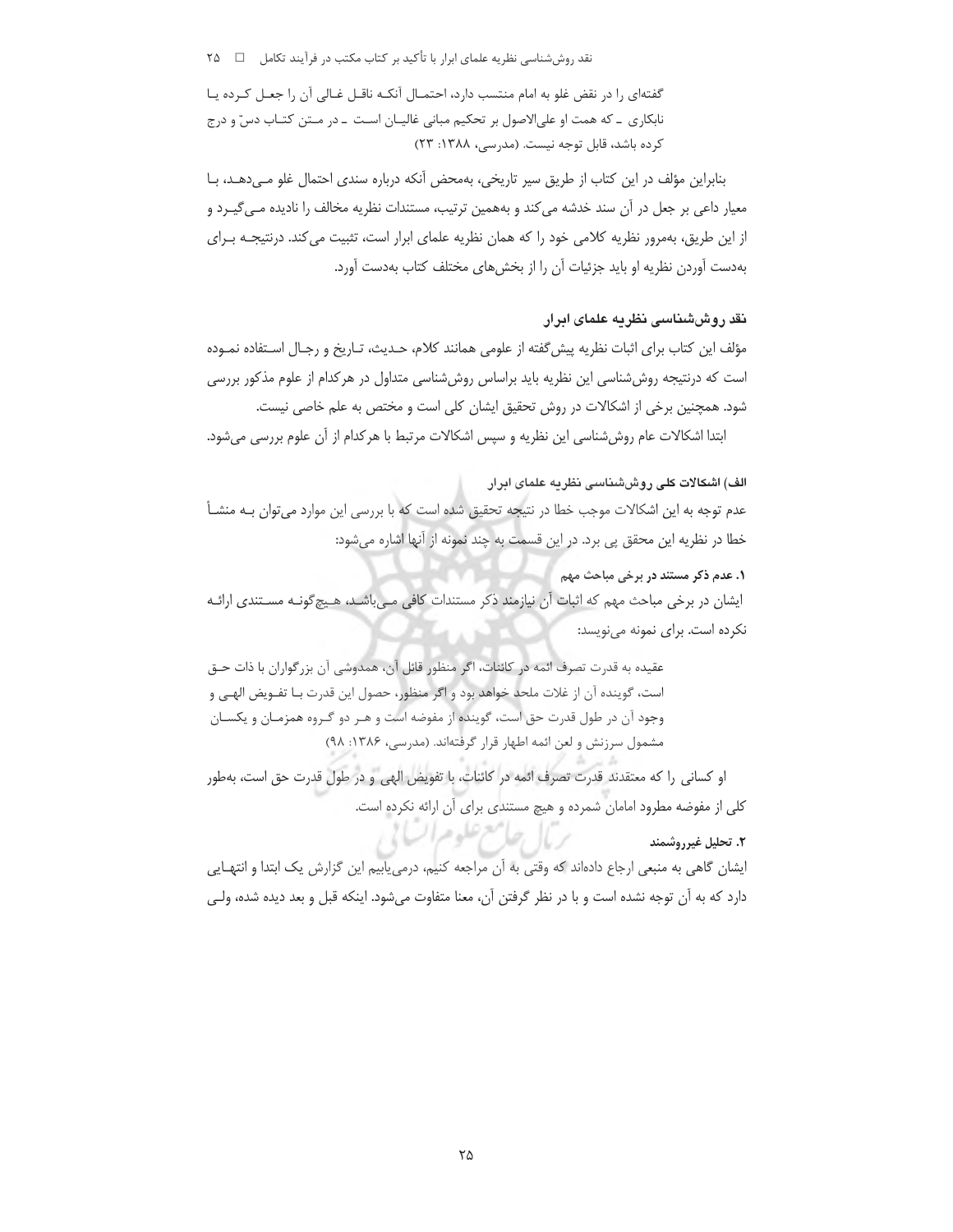٢۶ = 1 فصلنامه علمي ـ پژوهشي انديشه نوين ديني، س ٩، بهار ٩٢، ش ٣٢

برداشت مؤلف از این سند با مفاد آن متفاوت است و منبع به چیز دیگری اشاره می کنـد. او گــاهی از مـوردی بسیار جزئی، درصدد اثبات ادعایی کلان برمیآید و گاهی نیز با حذف یا افزایشـی بـه نقـد و اسـتناد دیـدگاه شخصیتها میپردازد که برای نمونه به چند مورد اشاره میشود:

او به منبعی ناقص ارجاع داده، از آن استفاده نادرست مـی کنــد. عبــارت مــوردنظر ایــن اســت: «ایــن دانشــمند (ابن ابی یعفور) ائمه را تنها علمای ابرار اتقیا میدانست» (مدرسی، ۱۳۸۶: ۷۴) و سپس به *رجال* کشی ارجاع میدهد. عبارت كشى چنين است:

عن أبي|لعباس البقباق، قال تدارأ ابنأبي يعفور و معلىبن خنيس، فقال ابنأبي يعفور الأوصـياء علماء أبرار أتقياء، و قال ابن خنيس الأوصياء أنبياء، قال فدخلا على أبيءبـد الله ﷺ قــال. فلما استقر مجلسهما، قال، فبدأهما أبو عبد اللهﷺ فقال يا عبدالله ابــرأ ممــن قــال إنـــا أنبيـــاء. (کشی، ۱۳۴۸: ۲۴۷)

در مقابل ابن خنيس كه مي گفت: «الأوصياء أنبياء»، ابن|بي يعفور مي گفت: «الأوصياء علماء أبرار أتقياء». از این عبارت، نظریه علمای ابرار استفاده نمی شود؛ زیرا اثبات شیء نفی ماعدا نمـی کنـد. از اینکـه گفتـه شده اوصیا، علمای ابرارند، نمی توان اثبات کرد که ابن|بی یعفور معتقد بوده است ائمه فقط علمای ابرار بـوده و فاقد صفاتي همچون عصمت، علم غيب و ولايت تكويني بودهاند.

علاوه بر اینکه، امام نیز در جواب آن دو نفر، استعمال واژه انبیا را درباره امامـان نفـی مـی کنـد؛ ولـی آن صفات را از امامان نمی;داید؛ زیرا آن صفات از مختصات انبیا نیست که با نفی استعمال واژه انبیـا نسـبت بـه ائمّه آن صفات نيز نفي شوند.

البته مدرسی برای تأیید برداشت خود از این روایت به کلام شهید ثانی ارجاع میدهـد و بـه نقـل از او در كتاب ح*قائقالا يمان* مي گويد:

بسیاری از اصحاب ائمه اطهار و شیعیان متقدم، آنان را تنها علمای ابرار میدانستهاند و حتی به عصمت آنان هم قائل نبودهاند. (مدرسی، ۱۳۸۶: ۷۵ پاورقی)

در نقد این استناد می توان گفت:

۱. در ضمنِ عبارت مذکور در کتاب *حقائق الایمان* به نکتهای نیز اشاره شده که وی بیـان نکـرده اسـت. عبارت *حقائق/لا يمان* چنين است:

انَّ كثيراً منهم ما كانوا يعتقدون عصمتهم لخفائها عليهم بل كانوا يعتقدون أنهم علماء الابــرار. (شهید ثانی، ۱۴۰۹: ۱۵۱ ــ ۱۵۰)

نکته مذکور در عبارت شهید آن است که برخی از شیعیان بهدلیل جهل به مقام اهل بیت متوجـه عصـمت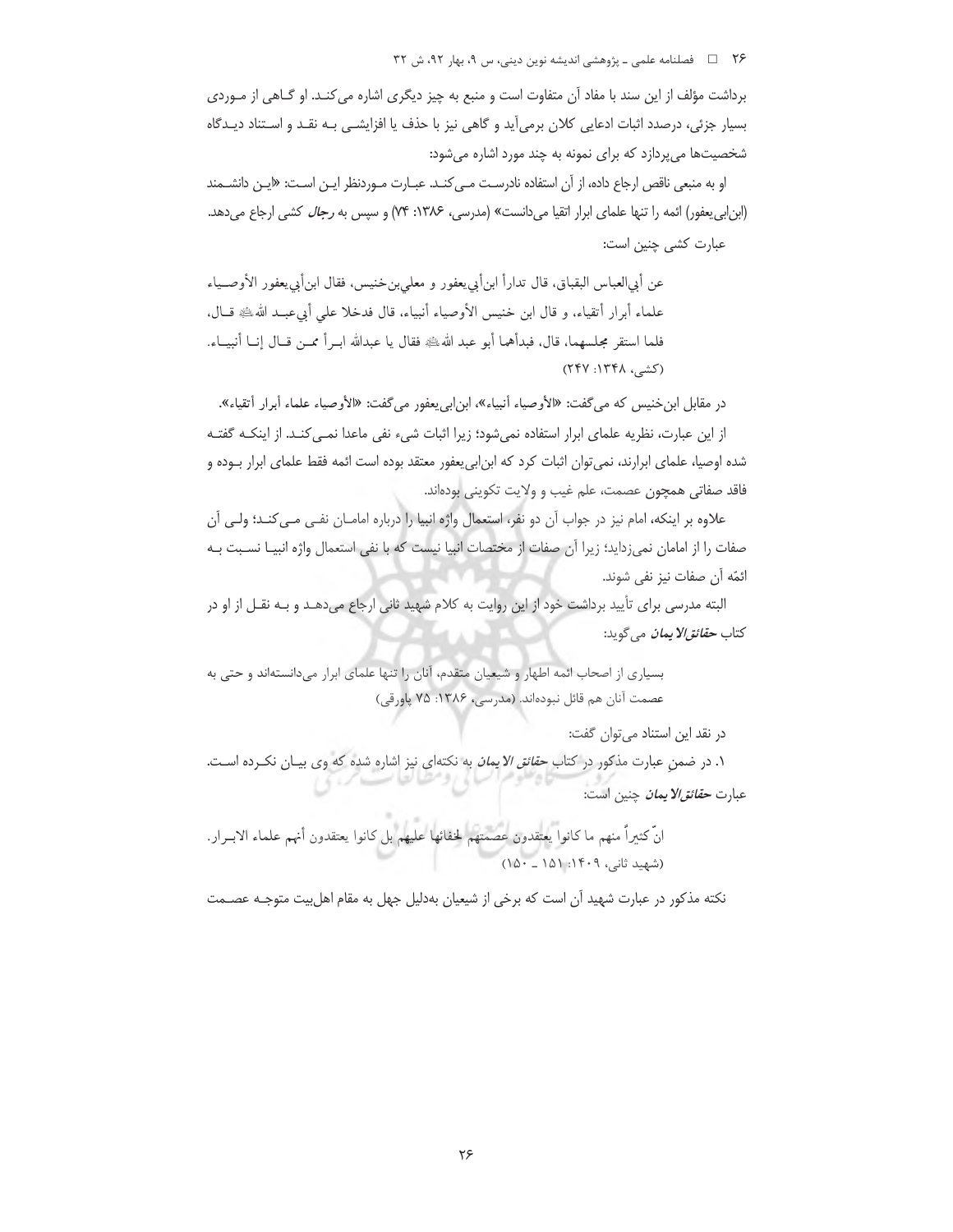ایشان نبودند؛ نه آنکه همه شیعیان چنین باوری داشته باشند.

٢. نكته ديگر باتوجه به عبارت شهيد آن است كه نظريه عصمت امام جزء باورهاى اماميه بوده است؛ نـه أنكه در زمان امام صادقﷺ يا بعدها تأسيس شده باشد؛ بلكه بهسـبب دشـواري آن و آمـاده نبـودن ذهنيـت عموم مردم برای پذیرش آن بهطور رسمی و عمومی طرح نشده بود.

۳. با توجه به دستیابی به نسخه خطی این کتاب و استناد بـه قـرائن، انتسـاب ایـن کتـاب بـه شـهیدثانی مخدوش است. (جبرئیلی، ۱۳۸۶: ۱۶۰)

آقای مدرسی در ادامه بحث خود برای اثبات اینکه امامان تنها علمای ابرارند و معصوم نیستند، به تعریـف ابانبن تغلب درباره تشیع تمسک می کند. (مدرسی، ۱۳۸۶، ۷۵ پاورقی)

ظاهراً ايشان از عبارت ابان بن تغلب چنين برداشتي داشته كه چون شيعيان رســول\للهﷺ و امامــان،ﷺ را معصوم نمی،دانستند، درباره آنـان اخـتلاف داشـتند؛ درحـالی کـه همـان طـور کـه خـود او نیـز آورده، عبـارت ابان،ن تغلب چنین است:

الشيعة الذين إذا اختلف الناس عن رسول\للهﷺ أخذوا بقول علـمي، ﴿ وَإِذَا اخْتِلْـفِ النَّــاس عن على أخذوا بقول جعفر بن محمدﷺ. (نجاشي، ١۴٠٧: ١٢)

بی تردید این عبارت بر مدعای مدرسی دلالت ندارد؛ بِلَکه منظور آن است که اگر شیعیان در انتساب قولی به رسولالله و امامان یا در دلالت کلام آنان اختلاف می کردند، وقتی در دلالت کلام رسول\للهﷺ اختلافی داشتند، به قول امام على ﷺ رجوع مي كردند، سپس اگر در كلام على ﷺ نيز اختلاف داشتند، به سـخن امــام صادقﷺ رجوع مي كردند.

۰۳ مغالطه در استفاده از منابع

مدرسی نظر خاصی دارد که خلاف مشهور است و این نظر خود را بر منابع ارجاعی تحمیـل مـی کنـد. بـرای نمونه، درباره مفوضه برداشتی غیر از نظر مشهور علمای شیعه دارد و برای اثبات آن بـدون توجـه بـه مـدلول روایات و کتب علمای شیعه، از آنها به نفع خود استفاده می کند؛ درحـالی کـه مقصـود از مفوضـه در آن منــابع چنین کسانی نیستند.

مثلاً در بخشی از کتابا می گوید: کیل علیہ عراب یا ، ومطیالها ت فرس

مفوضه، ائمه را موجوداتي فوق بشري مي خواندند كه داراي علم نامحدود ازجمله علم به غيب و قدرت تصرف در كائنات بودند. اين گروه جديد از غلات، پيامبر و ائمه را خدا نمي خواندند؛ بلكه معتقد بودند که خداوند کار جهان از خلق و رزق و اختیـار تشـریع احکـام را بـه آنـان تفـویض فرموده است. درنتیجه پیامبرﷺ و ائمه عملاً تمام کارهایی را که خداوند باید انجام دهد، انجام میدهند؛ با این فرق که قدرت خدا اصلی و قدرت آنان تبعی و فرعی است. این فکر بهزودی در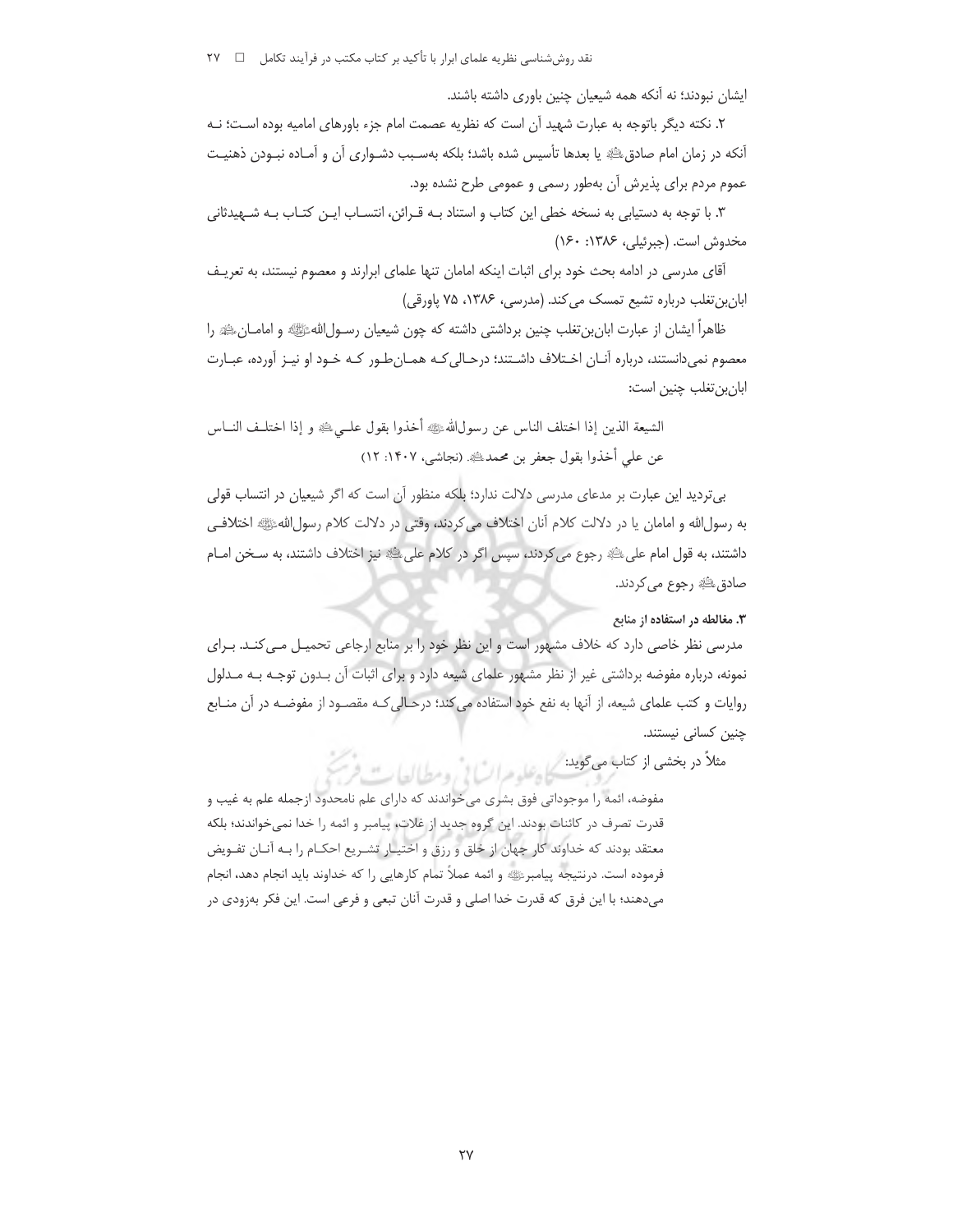٢٨ = فصلنامه علمي ـ پژوهشي انديشه نوين ديني، س ٩، بهار ٩٢، ش ٣٢

سنت شیعه با کلمه تفویض شناخته شد که گروه مزبور را بـه ایـن اعتبـار «مفوضـه» نامیدنـد. (مدرسی، ۱۳۸۶: ۶۲)

وی در ادامه به کتاب ب*حارالانوار* ارجاع میدهد؛ درحالی که علامه مجلسی درباره تفویض بهنحو دیگری بحث كرده كه مخالف نظر مدرسى است. علامه معتقد است برخى از معانى تفويض براى امامان اثبات شده و برخی از آن معانی از آنان نفی شده است. برخی از معانی که برای امامان اثبـات شـده، عبارتنـد از: معجـزات، اختیار در آنکه به ظاهر شریعت حکم کنند یا به علم خویش و به آنچه از واقع و حقیقت که خداونـد بـه آنـان الهام نموده است و ... . (مجلسى، ١٤٠٤: ٢٥ / ٣٥٠ \_ ٣٢٧)

## سپس علامه می نویسد:

إذا أحطت خبرًا بما ذكرنا من معاني التفويض سهل عليك فهم الأخبار الواردة فيــه و عرفــت ضعف قول من نفي التفويض مطلقاً و لما يحط بمعانيه. (همان: ٣۵٠) اگر به آنچه از معانی تفویض که ذکر شد، احاطه پیدا کنید، فهم اخباری که دراینباره وارد شده است، برای شما آسان میشود و به ضعف قـول کسـی کـه تفـویض را مطلقـا نفـی مـیکنـد، درحالي كه به آن احاطه ندارد، آگاه مي شويد.

مدرسی در جای دیگر (۱۳۸۶: ۶۲) برای اثبات نظر خود به کتاب *عیون اخبار الرضا* ﷺ ارجاع مـیدهـد؛ درحالي كه اين مستند طبق روايتي، امام مفوضه را چنين معرفي مي كند:

من زعم أن الله عزوجل فوض أمر الخلق و الرزق إلى حججه، ﷺ فقد قال بالتفويض و القائل بالجبر كافر والقائل بالتفويض مشرك. (صدوق، ١٣٧٨: ١ / ١٢۴) کسی که معتقد باشد خداوند امر خلق و رزق را به امامان تفویض نموده است، قائل بـه تفــویض شده و قائل به جبر کافر و معتقد به تفویض مشرک است.

در این روایت، تنها اعتقاد به تفویض در امر خلق و رزق، ملاک تفویض بهشمار رفته و به مـوارد دیگـری که مدرسی آورده، اشاره نشده است.

٤. کاربرد معيار غيرمعتبر

مدرسی برای تحقیق درباره صفات امام، منابع را با معیار فرابشری نبودن، گزینش و ارزیابی می کند. ایشــان از برخی صفات منتسب به امامان بهعنوان فرابشری تعبیر می کند و غلو می پندارد و معتقـد اسـت غالیـان بـرای تحکیم مبانی خود در بسیاری از منابع شیعه تصرف کردهاند و لذا در منابعی که چنین صـفاتی دربـاره امامــان استعمال شده، داعی بر جعل آنها بوده است. بنابراین با معیار داعی بـر جعـل داشـتن، برخـی منـابع را نادیـده می گیرد و با استناد گزینشی و ناقص به منابع بهدنبال آن است که اثبات کند این صفات فرابشری است. ایـن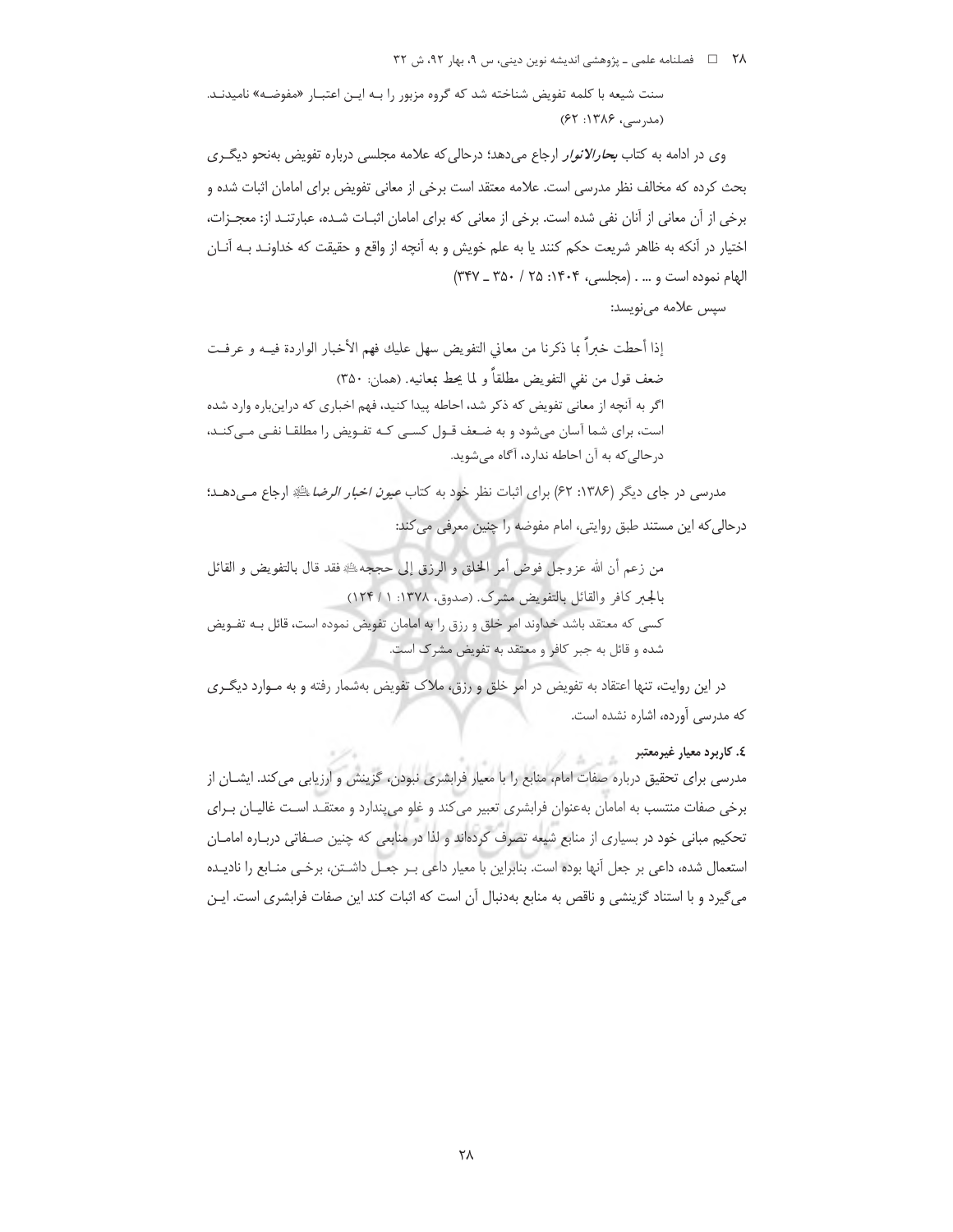دوری آشکار است که در این کتاب بهچشم می خورد؛ درحالی که وقتی محقق، معیاری را برای بررسـی منـابع به کار می,برد، یا باید مسلّم بین اهل فن باشد یا آنکه ابتدا درست بودن آن معیار را به اثبات برساند.

فرابشری بودن صفات مذکور مورد اتفاق علمای شیعه نیست؛ بلکه مشهور علمای شیعه معتقد بـه خـلاف آن بودهاند و دلایل بسیاری از کتاب و سنت می توان یافت کـه نشــانگر بشــری بــودن چنــین صــفاتی اســت. درنتیجه، این معیار بین علمای شیعه امر مسلم و معتبری نیست و نمی توان آن را معیار جرح و خدشه در منابع روایی و تاریخی قرار داد.

علاوه بر این، وی تبیین درستی درباره اینکه چرا آن صفات فرابشری است، ارائه نمی کند و دلایـل کـافی براي آن نمي آورد؛ حال آنكه دلايل فراواني برخلاف آن وجود دارد.

ایشان برمبنای همین اصطلاح فوق بشری، برخی صفات را مستلزم غلو میداند. او همـین روش را دربـاره همه صفاتی همچون قدرت ائمه بر اظهار معجزه، دریافت وحی، شنیدن صـدای فرشـتگان و صـدای زائـران حرمهـاي مطهرشـان پـس از وفـات، أگـاهي بـر احـوال شـيعيان خـود و علـم غيـب و … بـهكـار مـي.بـرد. (مدرسی، ۱۳۸۶: ۱۰۰)

البته او برای اثبات فرابشری بودن این صفات، به قرآن و فهم برخی از علمای شیعه استناد کـرده اسـت؛ يعني قرآن كريم، پيامبران و امامان را با اين گونه صفات معرفي نكرده است. علاوه بر آن، برخي اصحاب ائمه و علمای شیعه نیز نسبت دادن این صفات به پیامبر و ائمه را غلو می دانسـتند؛ ولـی ارجاعـات او در بسـیاری موارد نادرست است و بر فرض قبول این ارجاعات، دلایل او قابل نقد است و می توان در مقابل، دلایل کافی از قرآن و روایات و اقوال علمای شیعه برای رد این نظر اقامه کرد.

«داعی بر جعل» یک عنوان کلی است که با آن میشود هزاران سند تاریخی را بدون دلیل و مـدرک رد کرد و این صحیح نیست که پژوهش گر تاریخی به خود اجازه دهد بـا عنـوان «داعـی بـر جعـل» وارد اسـناد تاریخی شود و این طور بی محابا و بدون توجه به قرائن دیگر، ذیل عبارات و معارضها دست به گزینش بزنـد. (سبحانی، ۱۳۸۸: ۵۳ \_ ۵۲)

در ادامه، این سؤال از ایشان مطرح می شود که چرا چنین صفاتی فرابشری است؟

٥. عدم تمايز بين اعتقادات امامان و برخي از عوام شيعه بايد بين عقيده امامان و اطرافيان خاص آنها و عامه شيعه تفاوت بنهيم. اگر به اين تمايز توجـه نشــود، زمينــه انواع سوءبر داشتها فراهم مے شود.

وقتی تحول تاریخی مکتبی بررسی می گردد، ابتـدا بایـد دیـد صـاحبان آن مکتـب نیـز چنـین دیـدگاهی داشتهاند یا نه. در بسیاری از مکاتب، برخی از طرفداران دیدگاهی خلاف صاحبان آن مکاتب دارنـد. بـر ایـن اساس، نمی توان از چند مورد گزارش تاریخی با وجود گزارش های خلاف آن درباره مکتبی قضاوت نمود.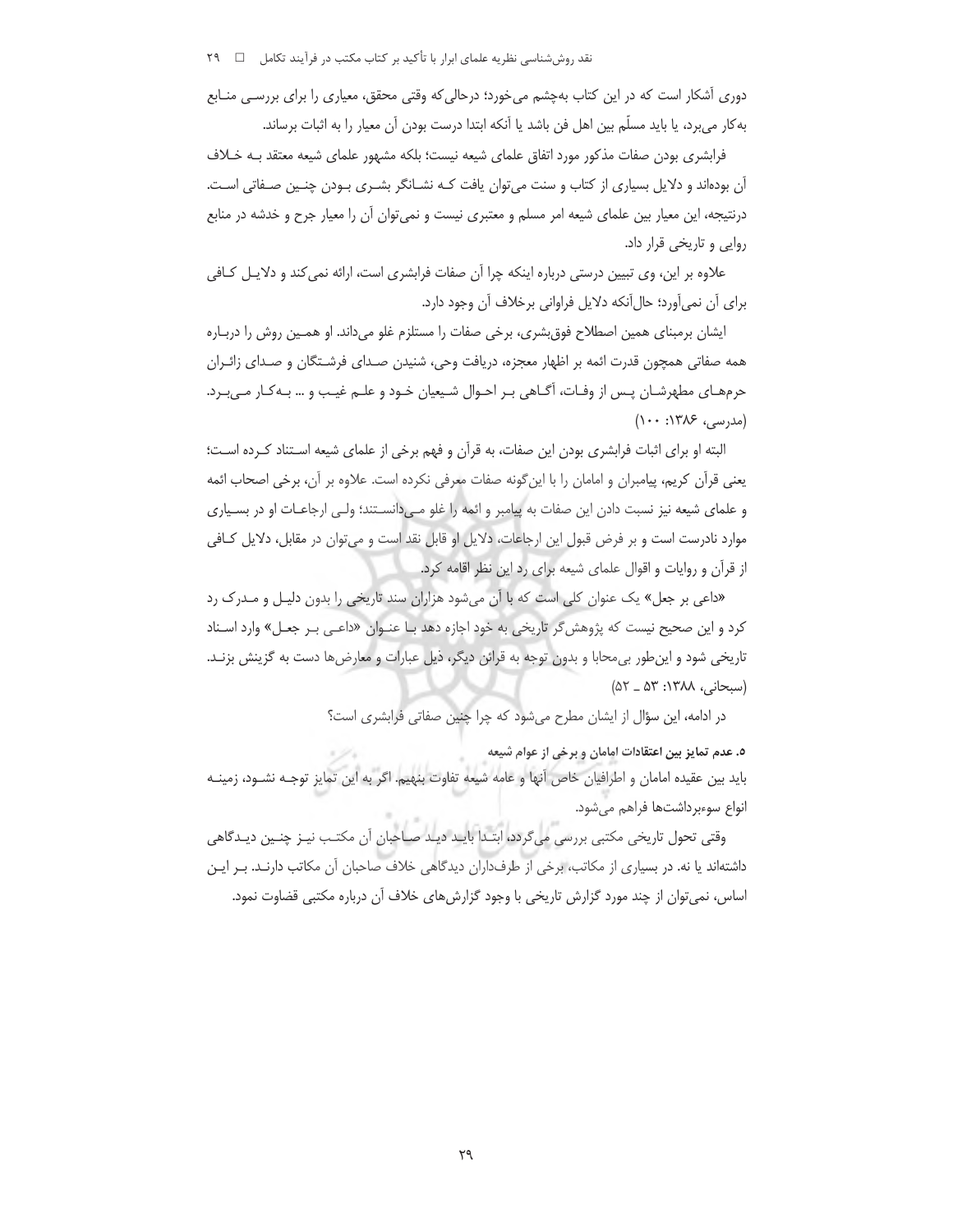#### ۳۰ = 1 فصلنامه علمی ـ پژوهشی اندیشه نوین دینی، س ۹، بهار ۹۲، ش ۳۲

#### ب) اشکالات روششناختی نظریه علمای ابرار در بعد کلامی

در این نظریه، مباحثی مطرح شده که مرتبط با علم کلام است و بههمـین دلیـل بایـد در آنهـا روش تحقیـق كلامي متداول بين اهل فن مراعات شود؛ ولي مؤلف بدون أنكه اين روش را رعايت كند، بين تـاريخ كـلام و کلام خلط کرده و ازلحاظ روششناسی دچار اشکالاتی کلامی شده است که به برخی از آنها اشاره میشود:

# ١. عبور از تاريخ كلام به نتايج كلامي

این کتاب تاریخ تفکر است؛ یعنی ساختار این کتاب بر اساسی طراحی شده تا نمایی از تاریخ تفکر شـیعه را در سه قرن نخستین ارائه کند؛ چنان که خود مدرسی می گوید:

آنچه در این دفتر آمده، تاریخ فکر است، نه تجزیه و تحلیل مبـانی عقیـدتی یـا نقـد و بررسـی باورهای مذهبی. (۱۳۸۶: ۲۲)

وی در این کتاب به تاریخ کلام پرداخته و با استناد به منابع تاریخی از تاریخ کـلام عبـور کـرده اسـت و نتايج كلامي گرفته و از اين طريق درصدد اثبات پيشفرض خود برآمده است؛ درحالي كه تاريخ تفكر با تفكـر تفاوت دارد؛ همان طور که تاریخ کلام نیز متفاوت با کلام است.

تاریخ با کلام تعامل بسیاری دارد؛ اما هیچ کدام از اینها به دیگری راه نمی یابد؛ یعنی هرگز نمی توان از یک بحث تاریخ تفکر کلامی بهصورت مستقل و بدون ضمیمه هیچ مقدمه بیرونی، گـزاره کلامـی را اثبــات کــرد. بحث كلامي هم نمي تواند بهصورت مستقل، چيزي را در باب تاريخ تفكر نشان دهد. (سبحاني، ١٣٨٨: ۴۵)

متكلم با استناد به ادله قطعي \_ اعم از وحي، نقل و عقل \_ بهدنبال اثبات، تبيين و دفاع از مباني اعتقـادي است؛ ولی مورخ کلام درصدد آن است که تاریخ تطور و تحول را با استناد بـه منـابع تـاریخی بررسـی کنـد. بنابراین استناد تاریخی نمی تواند دلیل کافی و متقنی برای اثبات یک نظریه کلامی باشد؛ بلکه برای ایـن امـر باید به منابع معتبر ازنظر علم کلام استناد شود.

البته هم می توان مورخ بود و هم متکلم؛ لکن در هر کدام از پژوهشهای کلامی یا تاریخی بایـد از روش خاص أن علم تبعيت شود.

#### ٢. خلط بين اعتقادات مفوضه و اماميه

ایشان درباره مفوضه که مطرود امامان بودند، نظر خاصی دارد و معتقد است مفوضه کسانی هستند که صفات فوق شری را به امامان نسبت می دهند؛ همچنین آنان صفاتی همانند عصمت، ولایت تکوینی و علم غیب را به امامان نسبت دادهاند.

وي درباره تفاوت مفوضه با غلات ملحد مي نويسد:

فرق اصلي ميان آنان و غلات ملحد آن بود كه غلات ملحد، ائمه را در عرض خدا و در درجـه او می دانستند؛ ولی اینان به اصطلاح رایج ادوار اخیـر «در طـول» خـدا مـی دانسـتند. (مدرسـی،  $(51 - 51)$ : 138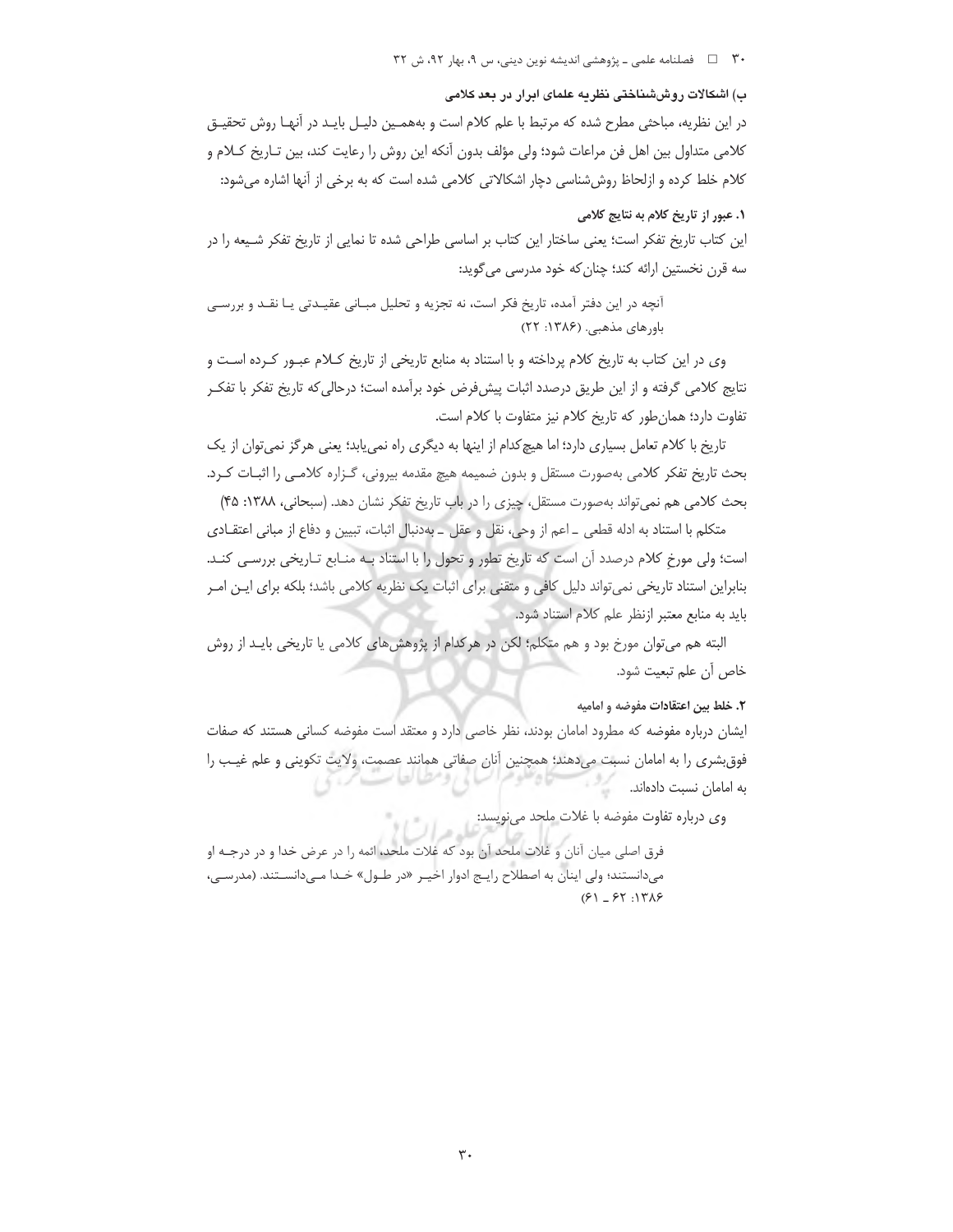همچنین درباره معتقدات مفوضه می نویسد:

[آنان] ائمه را گرچه خدا ندانستند، ولي آنان را به ناحق از مقام واقعي بالا برده و با نسـبت دادن علم و قدرت نامحدود و معجزات و نظایر آن، موجوداتی فوق شری و غیرطبیعـی معرفـی کـرده بودند. (همان: ۶۶)

ایشان در ادامه کتاب خود به برخی از اعتقادات دیگر مفوضه نیز اشاره کرده و نوشته است:

مفوضه معتقد بودند … تمام كارهايي را كه علىالاصول به خدا نسبت داده مى شود، مثل خلق و رزق و میرانیدن و نظایر آن را انجام میدهند. آنان میتوانند حکمی شرعی را تشـریع یـا نسـخ كنند و حلال را حرام يا حرام را حلال نمايند. آنان بر همه چيز ازجمله غيب آگاهنــد. برخــي از مفوضه مي گفتند كه ائمه نيز مانند پيامبر وحي دريافت مي كنند. آنان نهتنها زبان همه انسانها را میفهمند، بلکه زبان پرندگان و حیوانات را هم می شناسند. آنان دارای توانـایی غیرمحـدود و علم نامحدود بوده و خالق همه چیزند و روح آنان در همهجا حضور دارد. (همان: ۷۱ ـ ۶۹)

بنابر نظر مدرسی، تلاش پی گیر مفوضه در اشاعه افکارشان بـی ْمـر نبـود و درنتیجـه پـارهای از افکـار و ابداعات آنان به هرصورت در سیستم مذهبی شیعه برای خود جای گشود. برای نمونه، افزودن شـهادت سـوم در اذان و علم امام در اموری که هیچ رابطه مستقیم یا غیرمستقیمی با احکام شـرع نداشـت، از آن جملـهانـد. برخی متکلمان قدیم شیعه، مانند نوبختیان در این مسئله و همچنین در این موضوع که شـرایط امامـت ذاتـی است، نه اکتسابی ازنظر مفوضه پشتیبانی کردند؛ ولی همین متکلمان در مسائل دیگـر ماننـد قـدرت ائمـه بـر اظهار معجزه و دریافت وحی و شنیدن صدای فرشتگان و صدای زائران حرمهای مطهرشان پـس از وفـات و آگاهی بر احوال شیعیان خود و علم غیب با نظر مفوضه مخالفت کردند. (همان: ١٠٠ \_ ٩٨)

بدین ترتیب مدرسی بسیاری از اعتقادات کنونی شیعیان درباره صفات امامان را متـأثر از ابـداعات مفوضـه میداند که اعتقادی غالیانه است. نکته مهمی که ایشان در پایان اضافه می کند این است که بیشتر شیعه الآن به چیزی که من قائل هستم، معتقدند و هیچ کدام از آموزههای مفوضـه مـورد قبـول اکثریـت جامعـه شـیعی نيست؛ بلكه اغلب جامعه شيعي:

ائمه را نهتنها جانشین پیامبر در دین و ریاست جامعه اسلامی میشناسند، بلکه به برکت وجـود مقدس آنان و قرب و مقام خاص معنوي آن بزرگواران نزد حضرت حـق و نتـايج متفـرع بـر آن معتقد است؛ اما نيابت آنها را از خداوند در خلـق و رزق و تشـريع نمـي بـذيرد و از غلـو پرهيـز محتله هعلنا مهبى المنع علوم السائي

#### نقد و بررسی

«تفـویض» در لغـت بـهمعنـای واگـذار کـردن و تسـلیم امـری بـه دیگـری و حـاکم کـردن او در آن امـر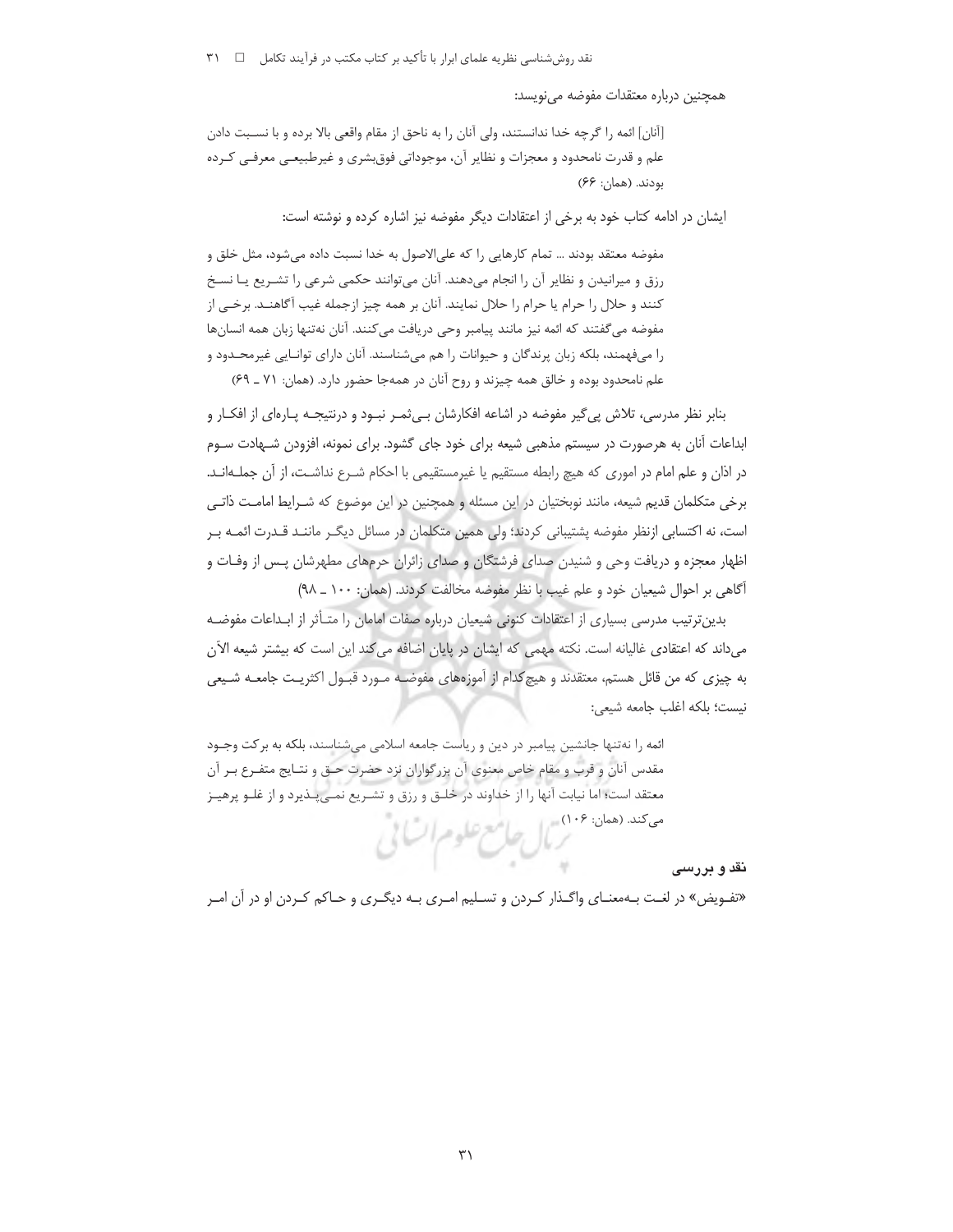#### ۳۲ فصلنامه علمی ـ پژوهشی اندیشه نوین دینی، س ۹، بهار ۹۲، ش ۳۲

است. (زبیدی، ۱۴۱۴: ۱۰ / ۱۲۷؛ ابنفارس، ۱۴۰۴: ۴ / ۴۶۰) با ملاحظه فاعـل، متعلـق و کیفیـت تفـویض، اقسام و معانی فراوانی برای آن پدید می[ید که برخی از آنها درست است و مستلزم شرک نیسـت؛ امــا برخـی دیگر غلو بوده و از دیدگاه امامیه مردود است.

تفويض گاه از جانب انسان نسبت به خداوند و گاه از جانب خداوند نسبت به انسان است. تفويض از جانب خداوند نسبت به انسان اقسامي دارد كه برخي از آنها غلو و نادرست، ولي برخي ديگر از آنها صحيح و ازجملـه اعتقادات شیعیان است و در آن هیچگونه شائبه شرک نیست. (ر.ک: مجلسی، ۱۴۰۴: ۲۵ / ۳۵۰ \_ ۳۴۷)

مدرسی بین این اقسام خلط کرده و بسیاری از گونههای درست تفویض را با استناد به احادیث و منـابعی که بهگونههای باطل تفویض اشاره دارد، از مصادیق غلو بهشمار آورده است؛ درحالی کـه در احایـث امامــان و کتب عالمان شیعه و حتی کتب ملل و نحل، تفویض باطل به این گستردگی تفسیر نشده است.

شیخ مفید درباره مفوضه و تفاوت آنان با غلات بهمعنای معروف می نویسد:

مفوضه صنفي از غلات هستند و تفاوت آنان با ديگر اصناف غلات در اعتراف آنــان بــه حــادث و مخلوق بودن ائمه و نفي قديم بودن آنان است؛ ولي امر خلق و رزق را به آنان نسـبت داده و بـر این باورند که خداوند آنها را بهگونهای خاص آفرید؛ سپس آفرینش جهان و تدبیر آن را به آنان تفويض كرد. (مفيد، ١۴١۴: ١٣۴ ـ ١٣٣)

همان طور که در گفتار شیخ مفید آمده است، غالیان برای پیامبر یا امامان ادعای الوهیـت کـرده، مخلـوق بودن آنان را انکار می کنند؛ ولی مفوضه، مخلوق بودن آنان را پذیرفتهانـد؛ ولـی بـرای آنـان شـأن خالقیّـت و مدبريّت استقلالي اثبات كردهاند. ديگر متكلمان شيعه نيز درباره اعتقادات مفوضه چنين نظري دارند. (صدوق، ١٣١۴: ١٠١ \_ ١٠٠؛ علم الهدى، ١٣١٠: ٣ / ٢١؛ مجلسى، ١٣٠٤: ٢٥ / ٣٣٥)

علاوه بر آن بسیاری از علمای فرقهشناس نیز مفوضه را گروهی معرفی کردهانـد کـه معتقدنـد خداونـد محمدﷺ را أفريد و سپس تدبير عالم را به او واگذار كرد، پس او هم عالم را غير از خداوند خلق كرد. سـپس محمدﷺ تدبیر عالم را به علی بن ابی طالبﷺ واگذار کرد. (بغدادی، بی تا: ۲۰۱؛ اشعری، ۱۳۶۰: ۶۱ ـ ۶۰)

هیچ یک از متکلمان و فقیهان شاخص امامیه که آثار و اندیشههای آنان بیانگر دیـدگاه رسـمی و مـذهب اماميه است، براي پيامبرﷺ و امامان اهلبيتﷺ نقش استقلالي در نظام تكوين و تشريع قائل نيستند. آنــان دراینباره میان خلقت و تدبیر تفاوت قائل نشدهاند و همان گونه کـه خلقـت اسـتقلالی را مخصـوص خداونـد میدانند، تدبیر جهان \_اعم از تدبیر کلی و جزئی \_ را نیز مختص خداوند میدانند. آری، آنـان بـرای پیـامبر و امامان در نظام جهان نقش وساطت قائلند. آنان هم در سلسله علل فاعلی و در طول فاعلیت خداوند در جهان نقش دارند و هم در سلسله غایی آفرینش؛ و این در طول غایت بالذات کـه خداونـد متعـال اسـت قـرار دارد. دراینباره میان متکلمان شیعه اختلافی وجود ندارد. (ربانی گلپایگانی، ۱۳۸۷: ۳۲۷)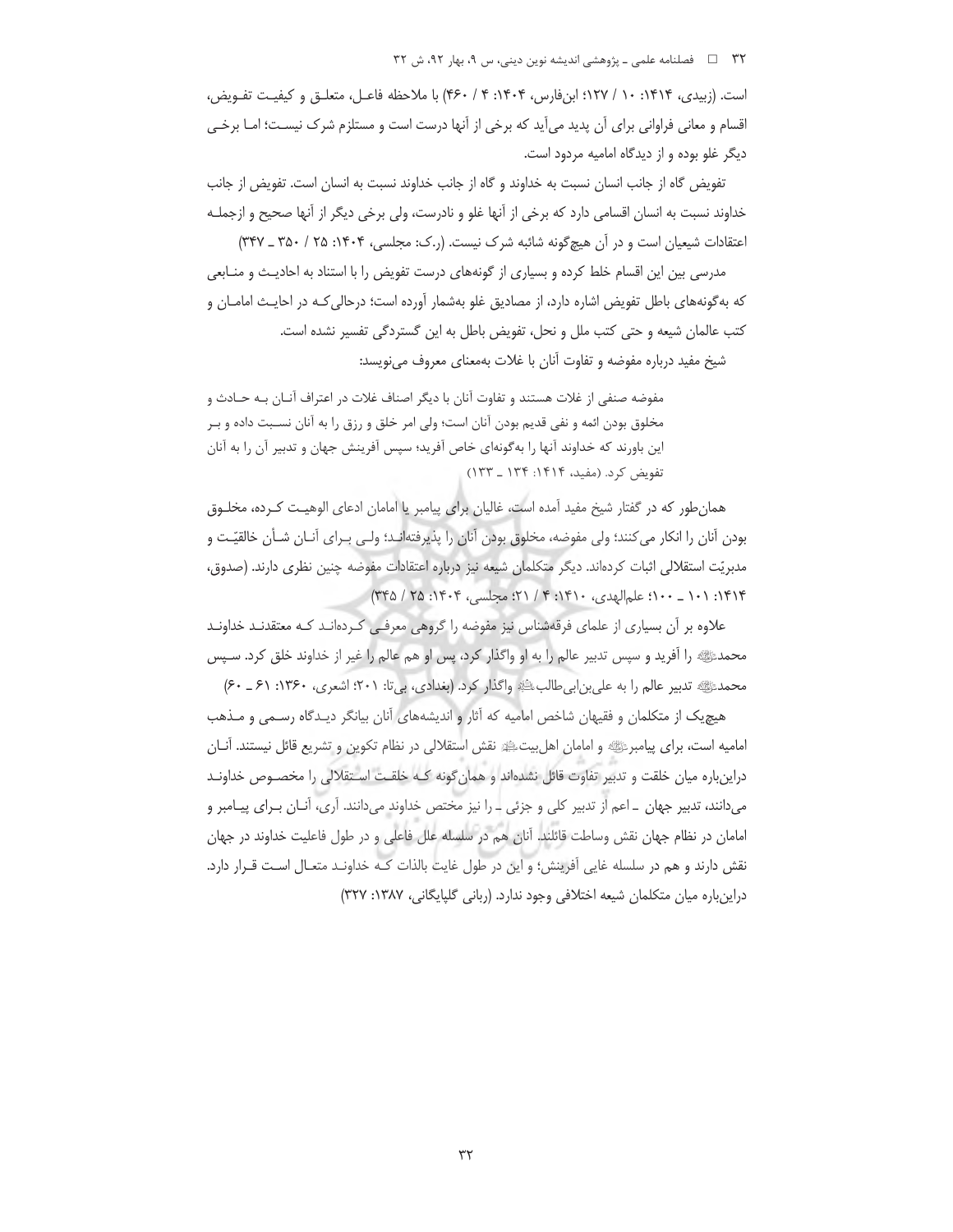### ج) اشکالات روششناختی نظریه علمای ابرار در بعد حدیثی

مدرسی در بررسی منابع روایی و در برداشتی که از روایات دارد، روش خاصی بهکار برده که بـا روش مشـهور علما در این فن متفاوت است. با مطالعه و بررسی در روششناسی این نظریه از جهت روایی، برخی اشـکالات آن آشکار میشود که برآیند تحقیق را چنین دور از واقعیت نشان میدهد.

این اشکالات را میتوان در چند محور دنبال کرد:

## ۰۱ تشکیک در اعتبار کتب روایی موجود

مؤلف با معیاری که صحتش محل تردید است، در اعتبار کتب روایی و در امکان استناد به مـؤلفین نخسـتین، مانند صاحب *بصائر* تشکیک می کند. تنها بهانه او آن است که در مقام اعتقاد و ایمان، طرح بحـثهـایی کـه غایت آن اجتهاد تاریخی یا تشکیکی در صحت یک روایت یا اعتبار یک کتاب باشد، زیانی به آن بنیان رفیـع نمیرساند. (مدرسی، ۱۳۸۶: ۱۶)

محدثان و روات اخبار در عصرهای نخستین، همـهگونـه منقـولات را در مجـامیع خـود آورده و كمتر فرقى ميان اصيل و دخيل نهادهاند. (همان: ١۵)

بنابراین راه را برای تشکیک در بسیاری از روایات هموار می کند و علاوه بـر آن در مـورد اعتبـار مصـادر حدیثی تشکیک می کند و معتقد است مجعولات بسیاری به این کتب اضافه شـده اسـت. از ایـن طریـق، هـر روایتی را که با نظریه او سازگار نیست، با بهانه داعی بر جعل داشتن مجعول می پندارد.

# ۲. دوگانگی در مواجهه با متون روایی و مصادر حدیثی

تشکیک در اعتبار کتب روایی و روایات موجود در آنها خود ایشان را هم دچار مشکل میکند؛ زیرا مواردی که به نفع خود او باشد، باز از همین کتب مشکوک استفاده کرده است؛ برای نمونه، روایت مورد قبول کشی را که در مورد غلات است، قبول می کند و ارجاع میدهد؛ ولی در جای دیگـری روایتـی را کـه مـورد قبـول کشـی نبوده، تقویت کرده است. مثلاً سعی می کند روایت هشام را که کشی برنمی تابد، تقویت کند.

او مصادر حدیثی قم را به علت مبارزهشان با غالیان، پاک معرفی می کند؛ ولی بسـیاری از روایـات *کــافی*، بصائر وتفسير قمى را غاليانه مى داند. (مدرسى، ١٣٨۶: ٨٣)

اشکال ایشان آن است که به کتابی که مورد دس ّ و جعل بوده تنها بهدلیل داعی بر جعل نداشتن اعتماد می کند. يحادعكوم الساني ومطالعات فرجي ۰۳. تحمیل پیش فرض بر منابع روایی

ایشان پیش فرضی را درباره صفات امام در نظر میگیرد و سپس برای تأیید نظر خود، در کتب روایی جسـتجو می کند. بدین ترتیب با تحمیل نظر خود بر روایات، مواد طرح خود را فراهم میآورد و روایـاتی را کـه مخـالف نظر خود می یابد، تنها با احتمال داعی بر جعل داشتن مخدوش میداند و مدعی میشود این روایات را مفوضه در متون و منابع روایی گنجاندهاند.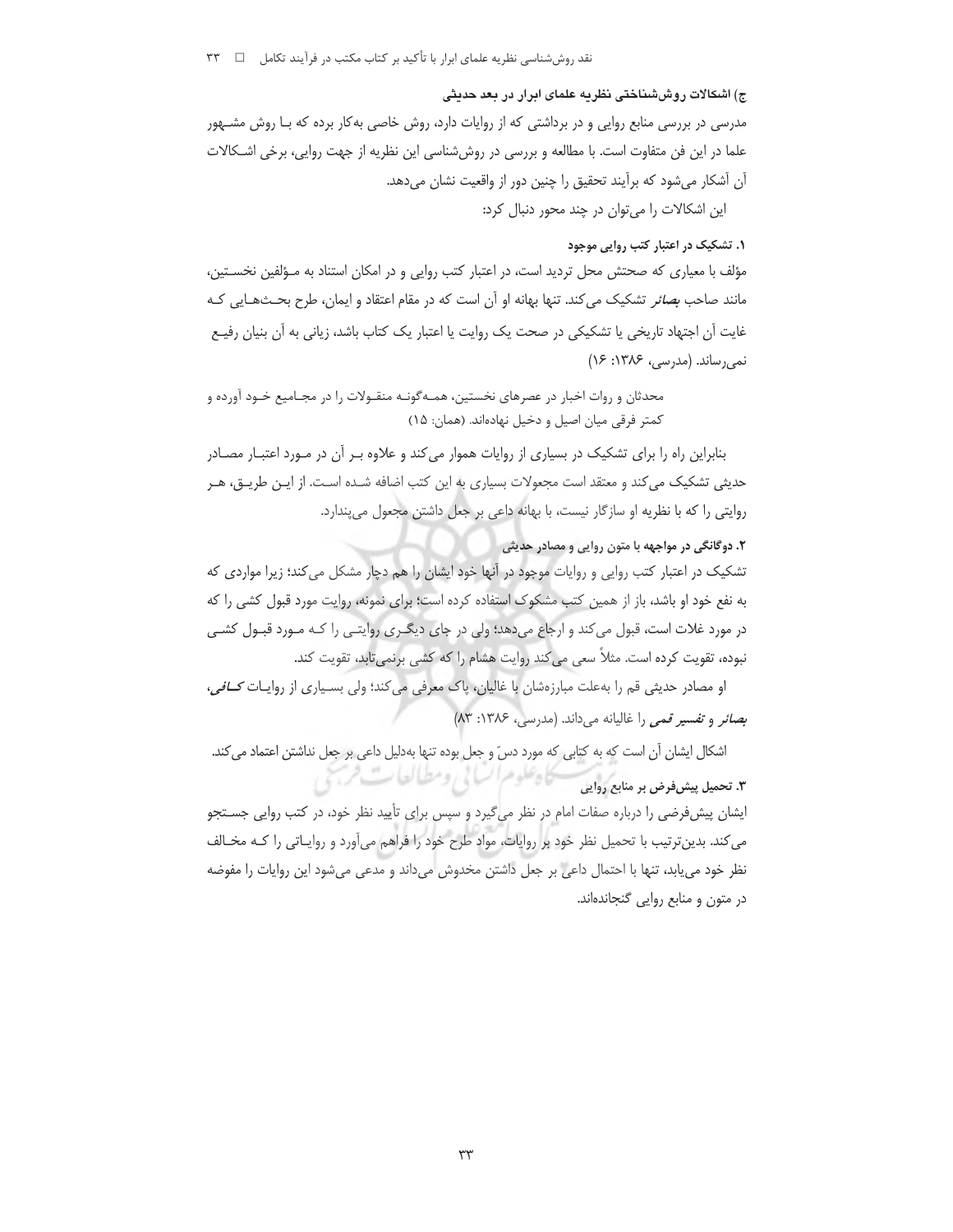#### ۳۴ = د السلامه علمي ـ پژوهشي انديشه نوين ديني، س ۹، بهار ۹۲، ش ۳۲

مدرسی هرجا روایتی را حاوی صفات فوق تصـور خـود بـرای امامـان مـی!بـد، بـەراحتـی بـدون دلیـل قانع کنندهای آن روایت را بهعنوان حدیث مجعول معرفی می کند و به مخاطب خود چنـین القــا مــی کنــد کــه ممكن نيست بشر چنين صفاتي داشته باشد و بنابراين آن صفات فوق.شرى است و انتسـاب ائمـه بـه چنـين صفاتی مستلزم غلو خواهد بود؛ درحالی که نظر امامان و علمای شیعه خلاف نظر او بوده است.

ایشان روایاتی را که انتساب ائمه به برخی صفات را غلو محسوب کردهاند، به نفـع نظریـه خـود مصـادره می کند؛ درحالی که با توجه به برخی روایات دیگر که ایشان آنها را تنها به احتمال جعلی بودن غالیانه می دانـد، مقصود امامان از آن سخنان آشکار میشود.

اگر یک احتمالی که با دلایل متقن به اثبات نرسیده، بـرای محقـق امکـانی را فـراهم آورد تـا او بتوانـد اینچنین روایات را قلع و قمع کند، در این صورت هرکسی میتوانـد بـا طـرح احتمـالی ناصـواب در روایـات بهدنبال مؤيد نظر خود بگردد، أنها را طبق نظر خود تفسير كند و روايات مخالف ايده خود را نيز ناديده بگيــرد؛ تنها به این دلیل که ممکن است آن روایات مخالف، به بهانهای جعل شده باشند.

برای نمونه، در این قسمت به برخی از برداشتهای غلط ایشان از روایات اشاره میشود:

ایشان در بخشی از کتاب خود با برداشت غلط از یک روایت، آن را مستلزم صفات فرابشری تلقی می کنـد و مجعول مفوضه بهشمار می آورد:

اينان اصرار مى ورزيدند ائمه را موجوداتى فوق طبيعى وانمــود كننــد و مــى گفتنــد علــت واقعــى احتياج جامعه به امام آن است كه وي محور و قطب عالم آفرينش است و اگر يک لحظه زمـين بدون امام بماند، در هم فرو خواهد ريخت. (١٣٨۶: ۴٠)

منابعی را که وی برای نوشتار خود استناد می کند، عبارتند از: *بصائر الدرجات* (صفار، ۱۴۰۴: ۴۸۹ \_ ۴۸۸)، كافي (كليني، ١٣۶۵: ١ / ١٧٩)، عي*ون اخبارالرضا*ء!ﷺ (صدوق، ١٣٧٨: ١ / ٢٧٢) و *كمال الدين و* تم*ام النعمة* (همو، ۱۳۹۵: ۲۰۴ \_ ۲۰۱). وي سيس تصريح مي كند اين مطلب كه اين گفتهها و روايات مربـوط بـه غـلات است، بنـا بـه تشـخيص و تأكيـد شـريف مرتضـى در كتـاب *الشــافى* (علـم الهـدى، ١۴١٠: ١ / ۴۲) اسـت. (مدرسی، ۱۳۸۶: ۴۰)

برای آشنایی بیشتر با مقصود وی به یکی از روایاتی که در منابع ارجاعی خود ذکر کرده است، اشاره میشود: عَنْ أَبِي حَمْزَةَ قَالَ قُلْتُ لِأَبِي عَبْدِ اللَّهِ ۞ أَتَبْقَى الْأَرْضُ بِغَيْرِ إِمَامٍ. قَالَ لَوْ بَقِيَتِ الْأَرْضُ بِغَيْـرِ إمَام لَسَاخَتْ. (كليني، ١٣۶۵: ١/ ١٧٩؛ صفار، ١٣٠٤: ٣٨٨؛ صدوق، ١٣٩۵: ٢٠١) ابوحمزه مي گويد به امام صادق، ﷺ عرض كردم: أيا زمين بدون امام باقي ميمانـد؟ فرمــود: اگــر زمین بدون امام باشد، فرو رود (و نظمش از هم بپاشد).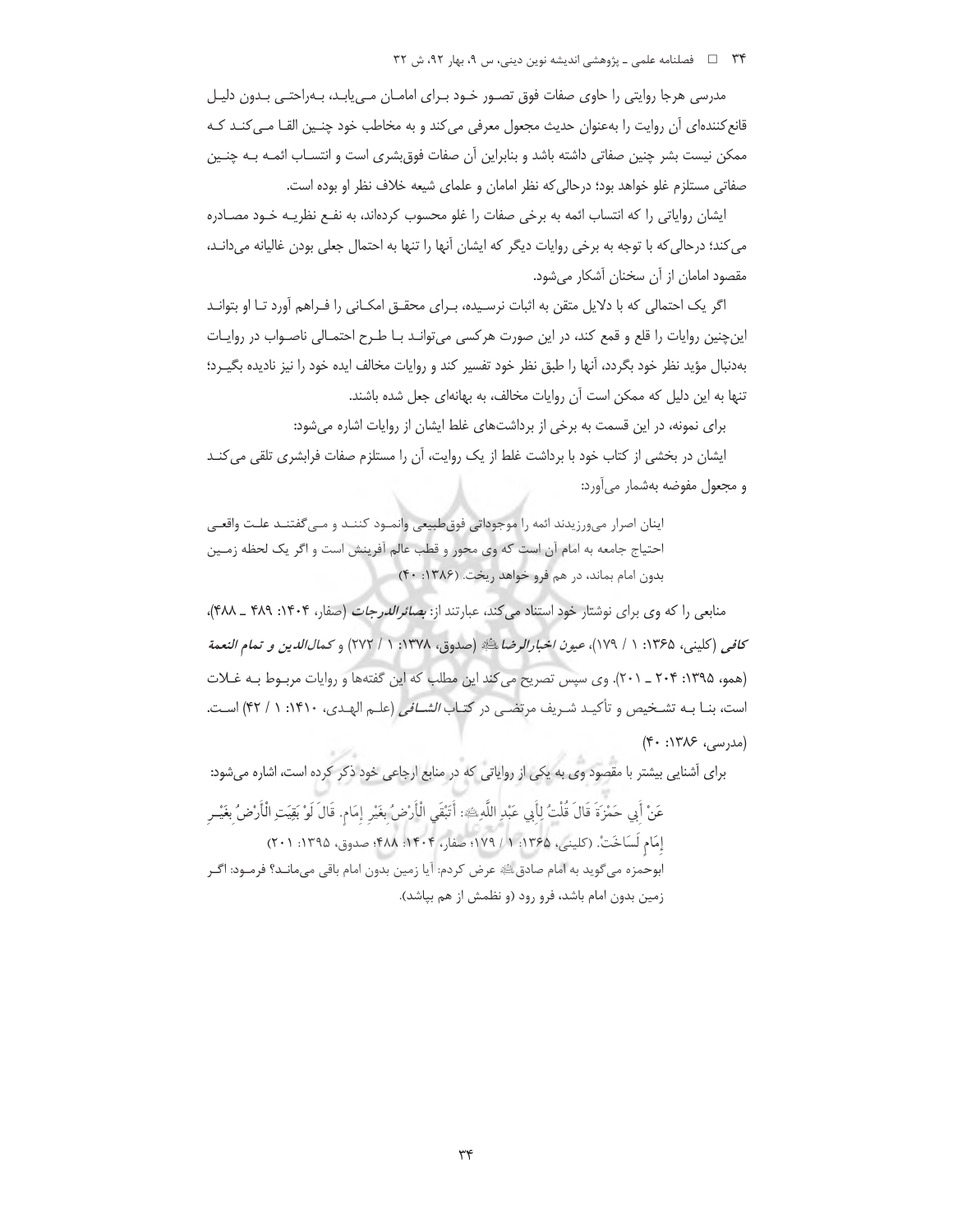این قبیل روایتها مستلزم هیچگونه صفت فرابشری نیست؛ زیرا همان طور که شیخ صدوق (از علمای قم که مدرسی بر صداقت او تأکید دارد) هم در توضیح این روایات اشاره کرده است، ایـن عـالم بـرای آنکـه بـر صلاح باقی بماند، نیازمند وجود امام است؛ چنان که خداوند امتی را عذاب نکرد. مگر آنکه به پیامبرش فرمـان به خروج از بین آنان را داد. (مدرسی، ۱۳۸۶: ۲۱۰ ـ ۲۰۹)

علاوه بر آن خود سیدمرتضی نیز مفاد و مضمون آن روایات را میٍپذیرد. او در *رسالة الباهرة فــی العتــرة* الطاهرة معرفت و شناخت ائمه را مانند شناخت خدا، لازمه ايمان و اسلام مي داند و ازجمله بـه سـيره و سـنت مسلمانان اهل سنت در گرامی داشت اهل بیت پرداخته است که برای زیارت مشاهد آنان می رونـد و بـه برکـت آنان طلب حاجات می کنند:

فما الحامل للمخالفين لهذه النحلة المنحازين عن هذه الجملة. على أنَّ يراوحوا هذه لمشاهد و يغادوها و يستنزلوا عندها مــن الله تعــالي الأرزاق و يســتفتحوا الأغــلال و يطلبــوا ببركتــها الحاجات ويستدفعوا البليات. (علم الهدى، ١۴١٠: ٢ / ٢٥۴)

نمونه دیگر آنکه، نویسنده محترم در تأیید نظر خود به روایتی اشاره می کند که برخلاف نظر اوست؛ ولـی وی روایت را بهنفع خود مصادره می کند و مینویسد:

در نمونهای دیگر، دو گروه مفوضه و مقصره از منطقهای دیگـر، نماینــدهای بـه ناحیـه مقدسـه فرستادند که تعیین تکلیف کنند. امام مجدداً مفوضه را بهنام محکـوم کـرده و آنــان را دروغ ًــو خواندند. (ارجاع به: طوسى، ١۴١١: ١ / ١۴٩ ـ ١۴٨؛ مدرسى، ١٣٨۶: ٩١)

در اینکه امام مفوضه را تکذیب کرده است، بحثی نیست؛ اما این بیان \_ برخلاف نظـر نویسـنده \_ از امـام حسن عسکریﷺ نیست؛ بلکه پاسخ امام عصرﷺ است که در سن حـدود چهـار سـالگی و در حضـور امـام حسن عسكريﷺ بيان فرمودهاند. اصل ماجرا كـه او تنهـا دو عبـارت آن (المفوضـه وكـذبوا) را آورده اسـت، بيانگر بهرهمندي امام از علم غيب و بهاصـطلاح نويسـنده محتـرم، جنبـه فـوق.شـرى اسـت؛ زيـرا شـخص مراجعه کننده بدون آنکه پرسش خود را اظهار کند، امام عصرﷺ که در حدود چهار سال داشت، پرسـش او را طرح و ياسخ گفته است. (جبرئيلي، ۱۳۸۶: ۱۶۱)

د) اشکالات روش،شناختی نظریه علمای ابرار در بعد تاریخی طراک است. اثر مطالعه و بررسی تاریخی، محقق را در رسیدن به بسیاری از حقایق یاری میرسـاند؛ امـا عـدهای هرچـه را در سیره و تاریخ است، از ضعیف و قوی درمیآمیزند و آن را از مسلم تـرین مسـلمات مـیداننـد، بـدون آنکـه از دسیسهها و خرافاتی که در تاریخ ایجاد شده و پیـامبرﷺ مـا را از آنهـا آگـاه کـرده اسـت، بـر حـذر باشـند.  $(49 / 1.1747)$  (عربی)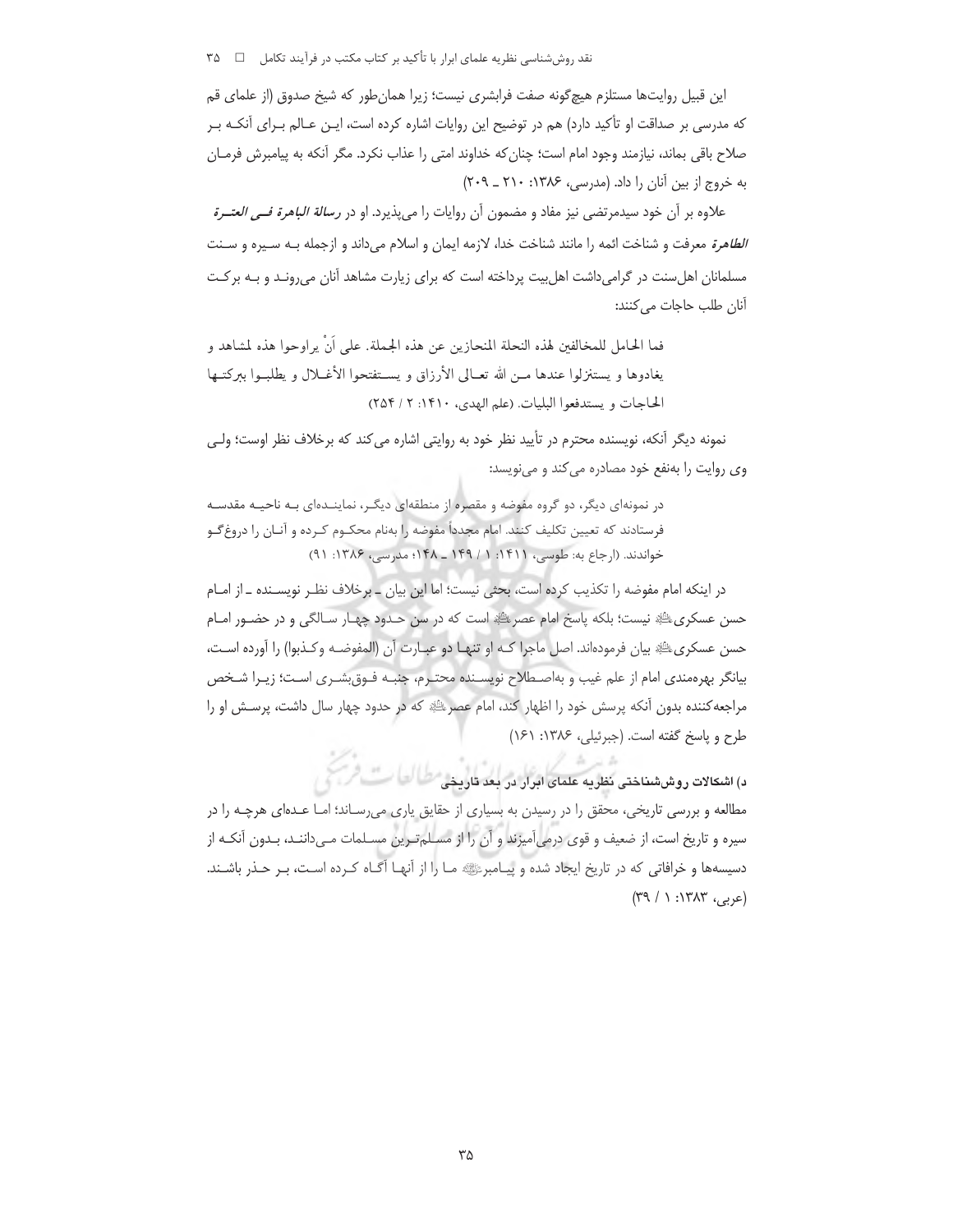تحقیق تاریخی باید روش مند و دارای مبنای منطقی و معقول باشد و علاوه بر آن، پژوهشگر تـاریخ تنهـا زمانی که خود را از تعلقات بیرونی و درونی یا غیر دخیل در فهم واقعیت تاریخ برهاند، می تواند به فهم درست آن نائل گردد. (ر.ک: اللهاکبری، ۱۳۸۳)

همچنین پژوهشگر در رشته تاریخ باید نسبت بـه ماهیـت مطالعـه تـاریخی دقـت لازم را بـهکـار ببـرد و روش شناسی مخصوص آن را رعایت کند؛ در غیر این صورت تحقیـق او در معـرض بسـیاری از خطاهـا قـرار می گیرد (ر.ک: قراملکی، ۱۳۸۵: ۱۴۸) و نتیجه پژوهش تاریخی او نیز ناصواب خواهد بود.

مؤلف کتاب *مکتب در فرآیند تکامل* در مطالعه تاریخی خود، روش صحیحی را بهکار نبـرده و بـههمـین سبب دچار خطاهایی شده است که عبارتند از:

# ۰۱ گزینشی بودن گزارش های تاریخی

مدرسی نظاموارهای تاریخی را پیش روی قرار داده و سپس با یافتن اجزای آن سعی نموده تا نظریهای صحیح ارائه دهد. (مدرسی، ۱۳۸۶: ۱۳) غافل از آنکه هرقدر این نظـامواره هماهنـگ باشـد، همـاهنگی آن فـرع بـر صحت عناصر اصلی است. اگر در نظریهای عناصر ناسالم باشد، هماهنگی سودمند نیست؛ چون تمام قصههـا و اسطورههای عالم هماهنگ هستند. فرق میان یک نظریه و یک اسطوره همینجاست که عناصر یک نظریه قابل دفاع هستند؛ ولي كسي به قصهها بهعنوان يك برداشت واقعي نمي نگرد. (سبحاني، ١٣٨٨: ۴۶)

بنابراین ایشان به شواهد فراوان در نقض تئوری خود نمی پردازد؛ حال آنکـه در روششناسـی علمـی بایـد همه شواهد را درنظر گرفت و شواهد مخالف را هم تبیین و نقد کرد.

مؤلف معتقد است مكتب تشيع از زمان أغاز همواره در حال تطور و تكامل بوده است. پس تشيع تا اوائـل قرن دوم فقط یک مبارزه سیاسی بود و بعد از آن یک مکتب حقوقی شـد و سـپس چـون شـیعه بـا نقـدهای دیگران مواجه گشت، برای پاسخ دادن به آن نقدها وارد بحثهای کلامی شد.

البته برخی از شواهد روایی و تاریخی ارائه میشود که اصـحاب اهـل بیـت از سـقیفه تـا پایـان قـرن اول بهگونهای سخن گفتهاند که نشان میدهد خلافت را اعم از خلافت سیاسی میدانستند. آن شواهد عبارتند از:

۱. «شیعه علی» به گروهی از اصحاب پیامبر اکرمﷺ اطلاق مـیشـد کـه گرداگـرد آن حضـرت بودنـد. مستند این گروه از اصحاب ــ که نام تعدادی از آنها در تاریخ ثبـت شـده اسـت ــ سـخنان صـریح پیـامبرﷺ درباره مقام علی ﷺ بود که امامت و مرجعیت دینی امام را همشأن مرجعیت قرآن اثبات می کرد.

٢. سخناني همانند حديث شريف ثقلين كه يبامبرﷺ در آخرين لحظات عمر شريف خود نيز آن را تكـرار فرمودند و در کتب مختلف شیعه و سُنّی با کمی تفاوت در عبارات نقل شده است. (ابن حنبـل، بـی تـا: ۳ / ۱۴؛ نیشابوری، بی تا: ۷ / ۱۲۳؛ نسائی، بی تا: ۱۵؛ ابن اثیر، بی تـا: ۲ / ۱۲؛ کاتـب واقـدی، ۱۴۱۸: ۲ / ۱۵۰؛ امینـی، ١٣٩٧: ٣ / ٨٠؛ مجلسي، ١٤٠۴: ٢٣: ١٤٥)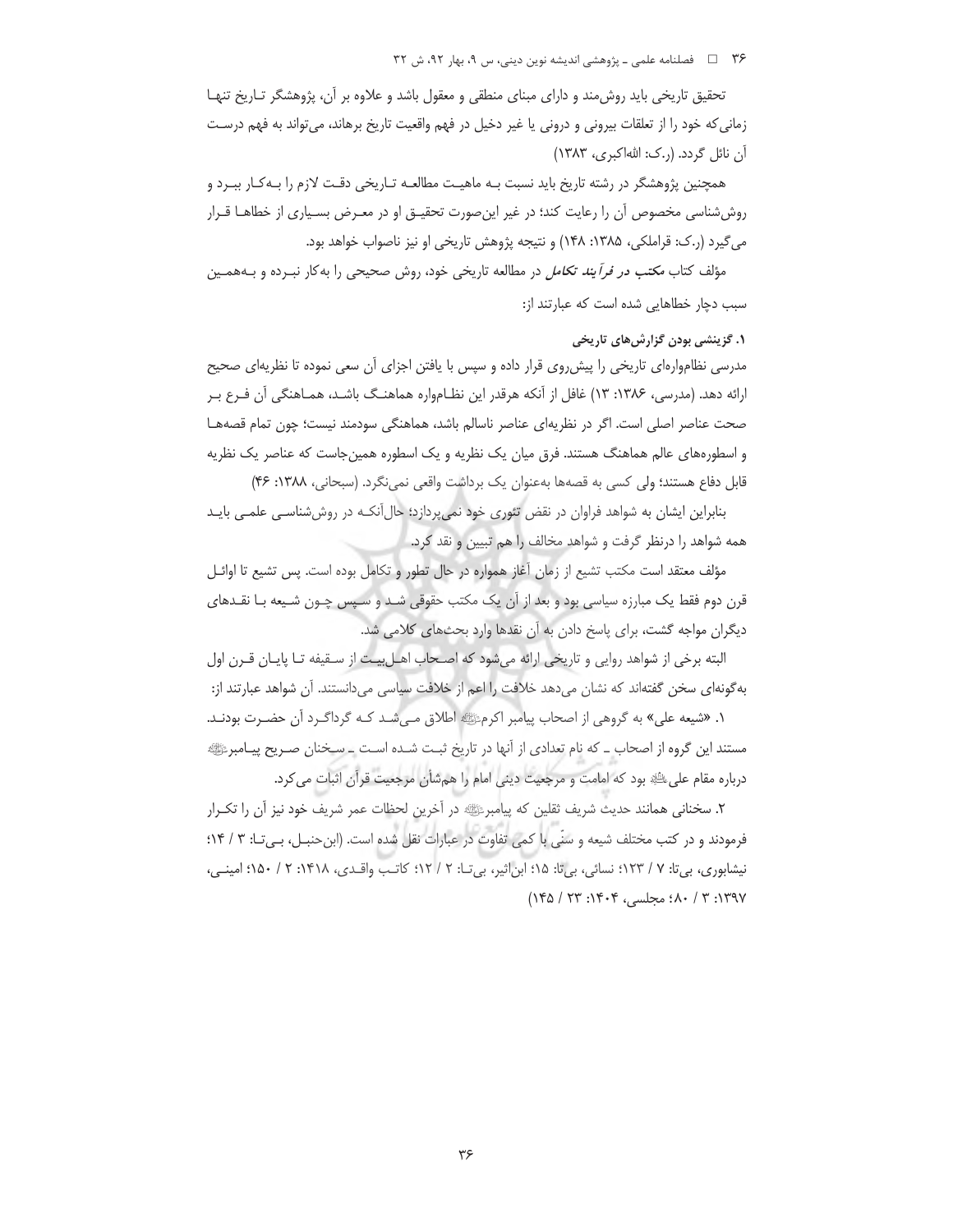نقد ,وش شناسی نظریه علمای ابرار با تأکید بر کتاب مکتب در فرآیند تکامل □ ۳۷

شيخ حر عاملي مي گويد اين روايت بين شيعه و سنّي متواتر است و سپس متن روايت را چنين نقل مي كند: عَنِ النَّبِيِّ ﴾ أَنَّهُ قَال: إنِّي تَارِكٌ فِيكُمُ الثَّقَلَيْنِ مَا إِنْ تَمَسَّكْتُمْ بِهِمَا لَـنْ تَضِـلُّوا كِتَـابَ اللَّــهِ وَ عِتْرَتِي أَهْلَ بَيْتِي وَ إِنَّهُمَا لَنْ يَفْتَرِقَا حَتَّى يَرِدَا عَلَىَّ الْحَوْضَ. (حر عاملي، ١۴٠٩: ٢٧ ـ ٣٣)

روايات بسيار ديگرى نيز از پيامبرﷺ درباره مقام معنوى و علمى اهـلبيـت نقـل شـده اسـت. اصـحاب امامان، درباره شأن امام به چنین روایاتی توجه داشتند. اگرچه ممکن است برخی از آنـان نسـبت بـه جایگـاه امامان غفلت داشته باشند، این غفلت متوجه مكتب شیعه نیست.

متأسفانه جناب مدرسی به چنین روایاتی که شمار قابل توجهی هستند، توجهی ننموده است؛ درحـالی کـه ایشان نمی تواند با معیار خود آنها را جعلی بداند.

براساس شواهد تاریخی دیگری، امتیاز اصحاب امام علـیﷺ در دوران نخسـتین فقـط در یـک گـرایش سیاسی ضد نظام موجود نبوده است؛ بلکه اختلاف اصلی در مفهوم امامت بوده کـه ازنظـر شـیعه هــم شــامل مرجعيت ديني (نه صرفاً مرجعيت علمي) و هم شامل الهي بودن امامت و برگزيدگي (اصطفا) امام ميشد. اين اختلاف میان شیعه و سنی در مسئله امامت آنقدر عمیق بود که شیعه از همان آغاز، رهبران معصوم خـویش را با لفظ «امام» یاد می کرد و اهل سنت نیز رهبران خود را «خلیفه» می خواندند.

برخی از شواهد تاریخی که برخلاف نظر مدرسی، نشانگر توجه شیعیان و اصحاب ائمه بـه مقـام معنـوی ائمه است؛ عبارتند از:

١. برخي مورخان نقل كردهاند كه ابن عباس در مناظره با خليفه دوم، خلافت را براي على ﷺ امرى الهـي و از مصادیق «ما أنزل الله» میدانست و حتی ضمن بیان آیه تطهیر، عصمت را برای خاندان پیامبرﷺ ثابت کرد. (طبری، بی تا: ۳ / ۲۸۹؛ ابن أثیر، ۱۳۸۶: ۳ / ۶۴ \_ ۶۳)

۲. يعقوبي نقل مي كند ابوذر در دوران عثمان به مسجد پيامبر مي[مد و ايـن آيـه را مـي خوانـد: «إنّ اللّـه اصْطَفِي آدَمَ وَ نُوحاً وَ آلَ إِبْراهِيمَ... ذُرِّيَّةً بَعْضُـها مِـنْ بَعْـض» (ألءمـران / ٣٣ \_ ٣٣) و در ادامـه سـخنان خـود مى6لفت: «اما لَو قدَّمتم من قدَّم اللَّه و أخَّرتم من أخرَّاللّه و أقررتم الولاية و الوراثة في اهلبيـت نبـيكم لأكلــتم مــن فوقكم و من تحت أرجلكم». بحث در احقّيت نسبت به خلافت سياسي نيست؛ سخن در وراثت و ولايت و مقام بركزيدگي است كه امام را به سلسله انبيا و اوصيا متصل مي كند. (يعقوبي، بي تا: ٢ / ١٧١)

٣. مانند ماجراى ابوذر در زمان بيعت گرفتن براى حضرت امير در مسجد مدينه نيز اتفاق افتـاد. اصـحاب آمدند و بعد از سخنان ایشان نکات<sub>ی ر</sub>ا گفتند. مالک اشتر میگوید:

يا أيها الناس هذا وصى الاوصياء و وارثٌ علم الانبياء العظيم البلاء الحسنُ الولاء الذي شهد له كتاب اللَّه بالايمان و رسوله بجنة الرضوان. (همان: ١٧٩)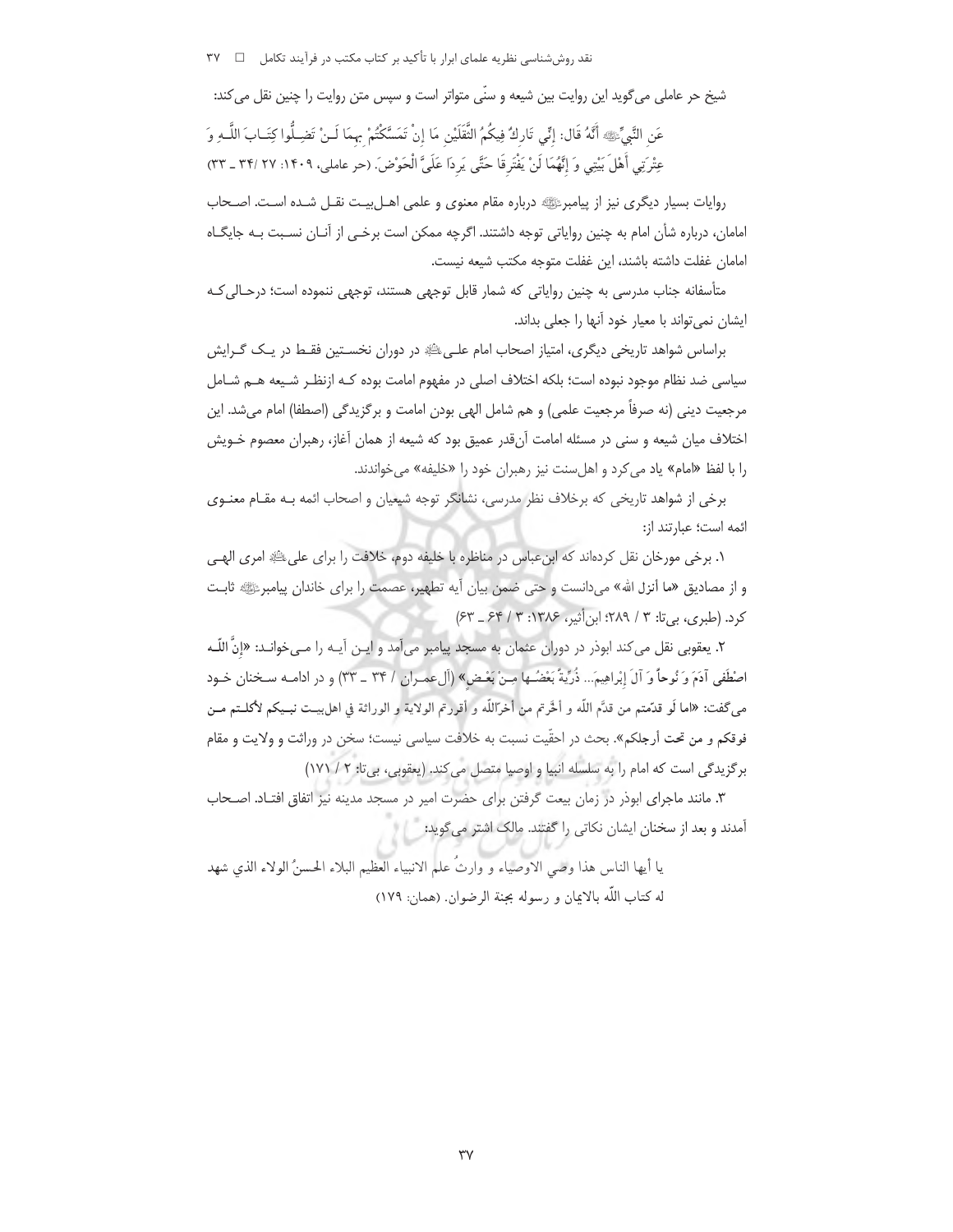٣٨ = فصلنامه علمي ـ پژوهشي انديشه نوين ديني، س ٩، بهار ٩٢، ش ٣٢

۴. مفهوم کلیدی امامت در طول این دوران در قالب واژههای اصطفا و وراثت و وصـایت بـوده اسـت. در *الغارات* نیز جریان نامه معروفی که حضرت امیر به معاویه می نویسند و معاویه پاسخ می دهد و حضرت دوباره جواب میدهند، ذکر شده است. در آنجا نیز این نکته در کلمـات امیرمؤمنـان بـهصـورت واضـح آمـده اسـت. (ثقفي، ١٣٧٣: ٩٠ \_ ٩٠)

۵. عبارت خزيمة بن ثابت ذوالشهادتين پس از خطبه اميرالمؤمنين نيز چنين است:

ايها النــاس انــا قــد تشــاورنا و اخترنــا لــديننا و دنيانــا رجــلاً اختــاره لنــا رســول اللّــه. (اسكافى، ١۴٠٢: ۵١)

# ۲. ارزش داوری براساس باورهای کلامی

مدرسی برای اینکه تصویری از تاریخ تشیع ارائه کند، طبق باورهای خود طرحی را پـیش٫روی خـود قـرارداده است و سپس با معیار داعی بر جعل داشتن، منابع مخالف باور خود را نادیده انگاشته است.

به کار بردن چنین معیاری برای بررسی منابع روایی و تاریخی نشانگر آن است که در پشـت ایـن تحلیـل تاریخی، مجموعهای از عقاید و باورها نسبت به گزارههای کلام شیعه وجود دارد که بـهصـورت پـیشفـرض، ناخوداًگاه یا خوداًگاه خود را بر این تحقیق تاریخی تحمیل کرده و خلوص یک تحقیق تاریخی را از ایـن اثـر گرفته است. این نوعی ارزش داوری براساس باورهای کلامی است که متکلمان شیعه نیز صحت آن را تأییـد نکردهاند و این یکی از مشکلات جدی پژوهش های تاریخی است.

ه) اشکالات روششناختی نظریه علمای ابرار در بعد رجالی

کسی که از علم رجال بهره میگیرد، وقتی تحقیقات او اعتبار لازم را دارد کـه از روش متـداول در ایـن علـم پیروی کند یا آنکه ناراستی روش متداول را با دلایل معتبر و کافی اثبات کند و سپس با ارائـه دلایلـی معتبـر درستی روش مورد استفاده خود را نیز اثبات کند؛ در غیر این صورت اگـر کسـی بـا روشـی غیرمتـداول، وارد پژوهش رجالی شود، تحقیق او فاقد اعتبار لازم است. مدرسی معیار رجالی نادرستی را در پژوهش خود به کـار برده است که در ذیل بررسی میشود.

## ۱. استعمال معیار نادرست

برخی از علمای رجال، ضابطه خاصی برای تضعیف راوی از حیث عقیده نداشتهاند؛ بلکه هرگاه عقیده راوی با عقیده آنان سازگار نبوده، به راوی نسـبت غلـو و ضـعف در عقیـده مـی‹ادنـد؛ درحـالی کـه چـهبســا خـود نسبتدهنده در اعتقادش خطا کرده باشد، به گونهای که اگر ما از اعتقاد او آگاه شویم، حکم به خطا بـودن آن مي كنيم. (سبحاني، ١۴١٩: ۴۳۳)

برای نمونه، قمی ها و ابن غضائری، شأن خاص و مرتبه معینی از عصمت و کمال برای ائمه قائل بودنـد و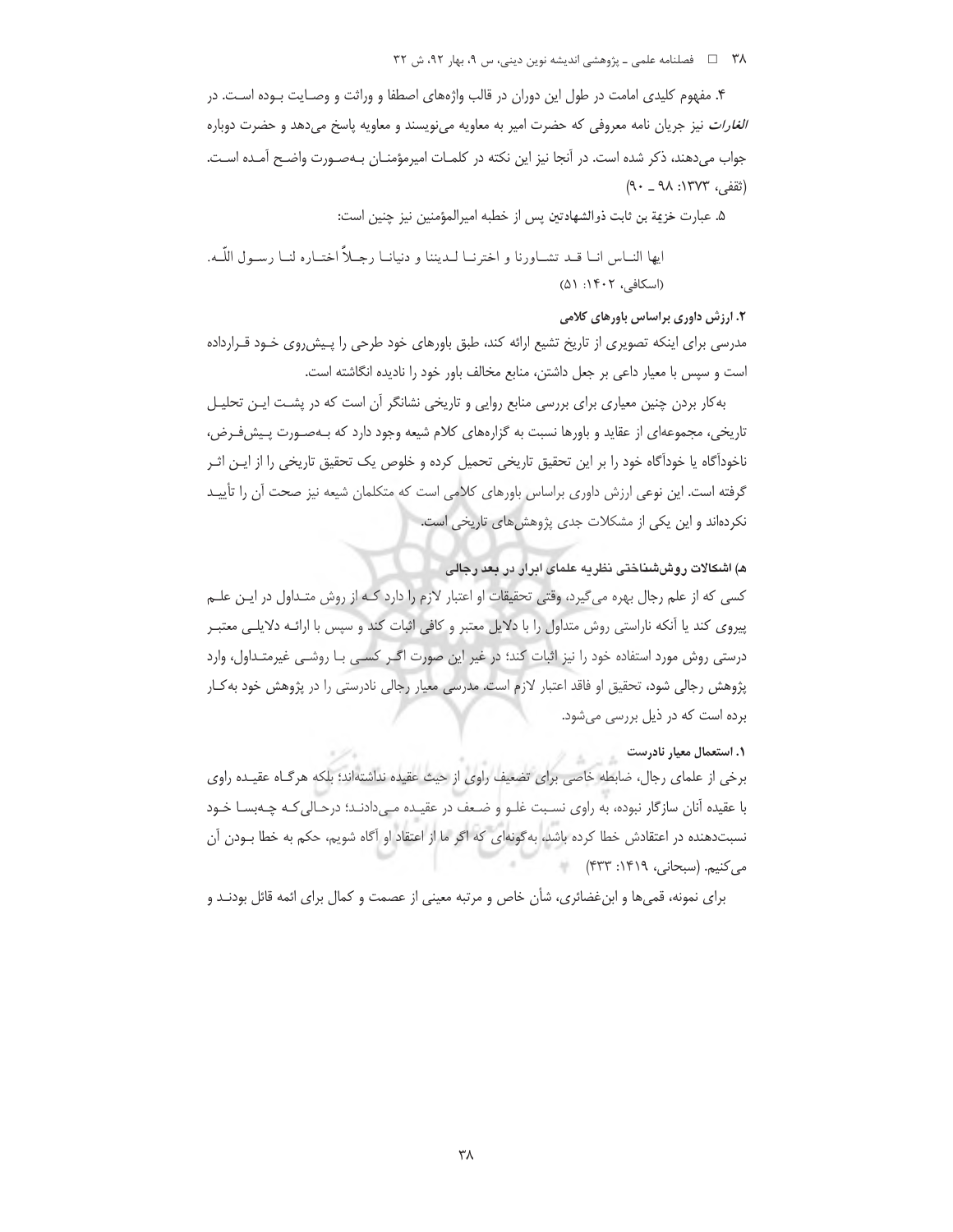نقد روششناسی نظریه علمای ابرار با تأکید بر کتاب مکتب در فرآیند تکامل \_ ٣٩

تعدي از آن منزلت را غلو مي دانستند؛ حتى آنان نفي سهو از امامان را نيز غلـو محسـوب مـي كردنـد. ايشــان هنگام بررسی احوال راویان به روایات آنها دقت می کردند و هرگاه در روایات آنان مطلبـی مـی یافتنـد کـه بـا عقیدهشان درباره ائمه منافات داشت و از آن حدی که برای ائمه قائل بودند، فراتر رفته بود، راوی آن را متهم به غلـو و روايـات آنـان را رد مـى كردنـد و آنهـا را بـه دروغگـويى و حـديثسـازى نيـز مـتهم مـىنمودنـد. (خاقانی، ۱۴۰۴: ۱۴۷)

همچنین در برخی از کتب رجالی، عدهای متهم به غلو شدهاند، درحالی که با مراجعه به شـرح حـال آنــان درمی یابیم هیچ عقیدهای که دلالت بر غلو کنند، نداشتهاند. (مامقانی، ۱۳۵۲: ۱ / ۲۱۲)

دراین صورت باید بررسی های دقیق تری نسبت به چنین قدح و جرحهایی داشته باشیم. اگر اشکالی را کـه قمیها در وثاقت بسیاری از مشاهیر همانند یونس بنءبدالرحمن، محمدبنِسنان، مفضل بنءمـر و امثـال أنهـا داشتهاند، ملاحظه شود، وجـه ايــن اشــكال أشـكار مــىشـود. همچنــين اخــراج احمــدبن،محمــدبــنءيســى و احمدبن محمدبن خالد برقی از قم نیز شاهد بر این امر است. (مامقانی، بی تا: ۴۹)

مؤلف محترم نیز پیشفرضی را درنظر گرفته است که هر صفتی را که فوق تصوّرش باشد، فوق بشـری و متضمن غلو بهشمار میأورد. بنابراین هر روایتی که حاوی چنین صفتی باشد، مجعول مـیدانـد؛ زیــرا معتقــد است غالیان داعی بر جعل چنین روایاتی داشتهاند و همین که از راوی چنین روایاتی نقـل شـود، او را در زمـره غالیان بهشمار می[ورد؛ درحالی که بطلان به کار بردن چنین معیاری در کتب رجـال بـه اثبــات رسـیده اسـت. (سبحانی، ۱۴۱۹: ۴۳۱)

#### نتيجه

برخی از اشکالات کلی روششناسی نظریه علمای ابرار عبارتند از: ۱. عدم ذکر مستند در برخی مباحث مهـم؛ ۲. تحلیل غیر روش مند؛ ۳. مغالطه در استفاده از منابع؛ ۴. کاربرد معیار غیرمعتبر؛ ۵. عدم تمایز بین اعتقــادات امامان وبرخی از عوام شیعه.

برخی از اشکالات در روش شناسی کلامی این نظریه عبارتند از: ۱. عبور از تاریخ کلام به نتـایج کلامـی؛ ٢. خلط بين اعتقادات مفوضه و اماميه.

برخی از اشکالات در روش شناسی روایی این نظریه عبارتند از: ۱. تشکیک در اعتبار کتب روایـی موجـود؛ ۲. دوگانگی در مواجهه با متون روایی و مصادر حدیثی؛ ۳. تحمیل پیش فرض بر منابع روایی.

شماری از اشکالات در روش شناسی تاریخی این نظریه عبارتند از: ١. گزینشی بودن گزارش های تاریخی؛ ۲. ارزش داوری براساس باورهای کلامی، همچنین یکی از اشکالات روش شناختی رجالی این نظریه، استعمال معيار نادرست است.

بنابراین این نظریه ازجهت روش تحقیق دچار اشکال است و نتیجه درستی بهدنبال نخواهد داشت.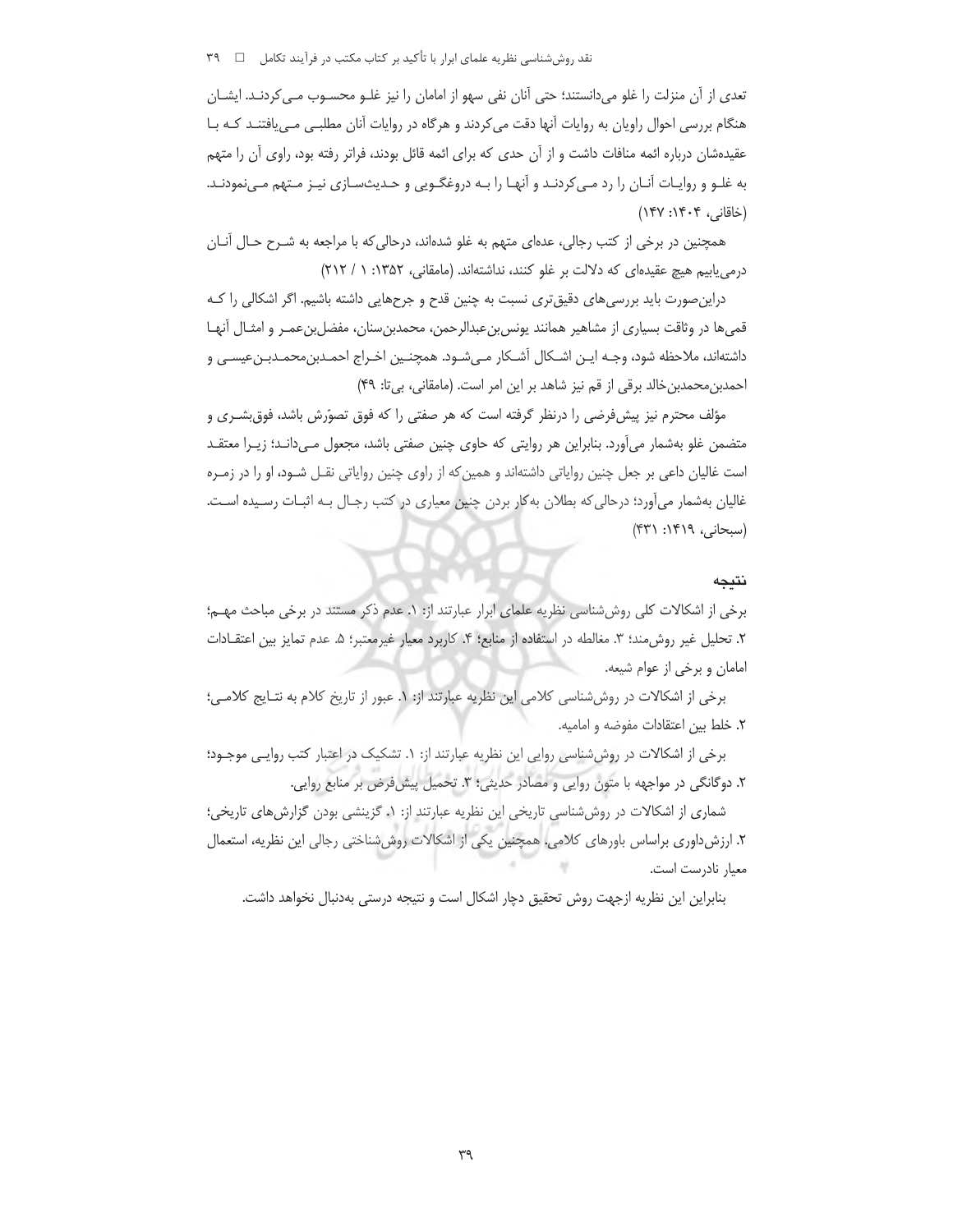۴۰ [ = فصلنامه علمی - پژوهشی اندیشه نوین دینی، س ۹، بهار ۹۲، ش ۳۲

## منابع و مآخذ

- ۱. ابناثیر، ۱۳۸٦ / ۱۹۶۲م، *الکامل فی التاریخ*، بیروت، دار صادر.
	- - ۳. ابن حنبل، احمد، بي تا، مسند، بيروت، دار صادر.
- ٤. ابنفارس، احمد ابن زكريا، ١٤٠٤ق، معجم *مقاييس اللغة*، تحقيق عبدالسـلام محمـدهارون، قـم، مكتـب الاعلام الاسلامي.
	- ٥. اسكافي، ابوجعفر، ١٤٠٢ق / ١٩٨١م، *المعيار والموازنة*، محقق محمدباقر محمودي، بيجا، بيi.
- ٦. اشعرى القمي، سعدبن عبدالله بن ابـي خلـف، ١٣٦٠ش، *المقــالات و الفـرق*، تصـحيح دكتـر محمـدجواد مشکور، تهران، انتشارات علمی فرهنگی، چ دوم.
- ۷. اللهاکبری، بهمن و اسفند ۱۳۸۳، «تاریخپژوهی و بنیانهای نظری»، *پژوهه*، شماره ۱۰، قم، جامعة المصطفى العالميه، ص ١٣ ـ ٤.
	- ۸ امینی، عبدالحسین، ۱۳۹۷ق / ۱۹۷۷م، *الغدیر*، بیروت، دارالکتاب العربی، چ چهارم.
- ٩. بغدادي الاسفرايني، عبدالقاهر بن طاهر بن محمد، بي تـا، *الفرق بين الفرق*، تحقيـق مجـدي فتحـي السـيد، قاهره، المكتبة التوفيقيّة.
	- ۱۰. ثقفی، ابراهیم بن محمد، ۱۳۷۳*، الغارات*، ترجمه عزیزالله عطاردی، تهران، عطارد، چ اول.
- ۱۱. جبرئیلی، محمدصفر، ۱۳۸۲، تأملی در «مکتب در فرآیند تکامل»، *فیســات*، شــماره ٤٥، قــم، یژوهشـگاه فرهنگ و اندیشه، ص ۱۸۳ ـ ۱۵۳.
	- ١٢. حر عاملي، محمد بن حسن، ١٤٠٩ق، *وسائل الشيعة*، قم، مؤسسه آلالبيت،ﷺ.
- ١٣. خاقاني، عليي، ١٤٠٤ق، رجـ*ـال خاقــاني*، تصـحيح سيدمحمدصـادق بحرالعلـوم، قـم، مكتـب الاعـلام الاسلامي، چ دوم.
	- ۱۶. ربانی گلپایگانی، علی، ۱۳۸۷، *امامت در بینش اسلامی*، قم، بوستان کتاب، چ دوم.
		- ۱۵. زبیدی، ۱۶۱٤ق / ۱۹۹٤م، *تاج(لعروس،* تحقیق علی شیری، بیروت، دارالفکر.
	- ١٦. سبحانی، جعفر، ١٩١٩ق، *كليات في علم الرجال*، قم، مؤسسه نشر اسلامی، چ سوم.
- ۱۷. سبحانی، محمدتقی، ۱۳۸۸، «نقد کتاب مکتب در فرآیند تکامل»، کتاب *ماه دیــن*، شــماره ۱٤۲، تهـران، خانه کتاب، ص ٦٣ - ٤٠ - س ] [ جهالههم تعلُّو عبرال) إ
- ۱۸. شهیدثانی (منسوب به او) علی بن احمد، ۱۶۰۹ق، *حقائقالایمان*، تحقیق سیدمهدی رجایی، قم، کتابخانه آيةاللهالعظمى مرعشى، چ اول.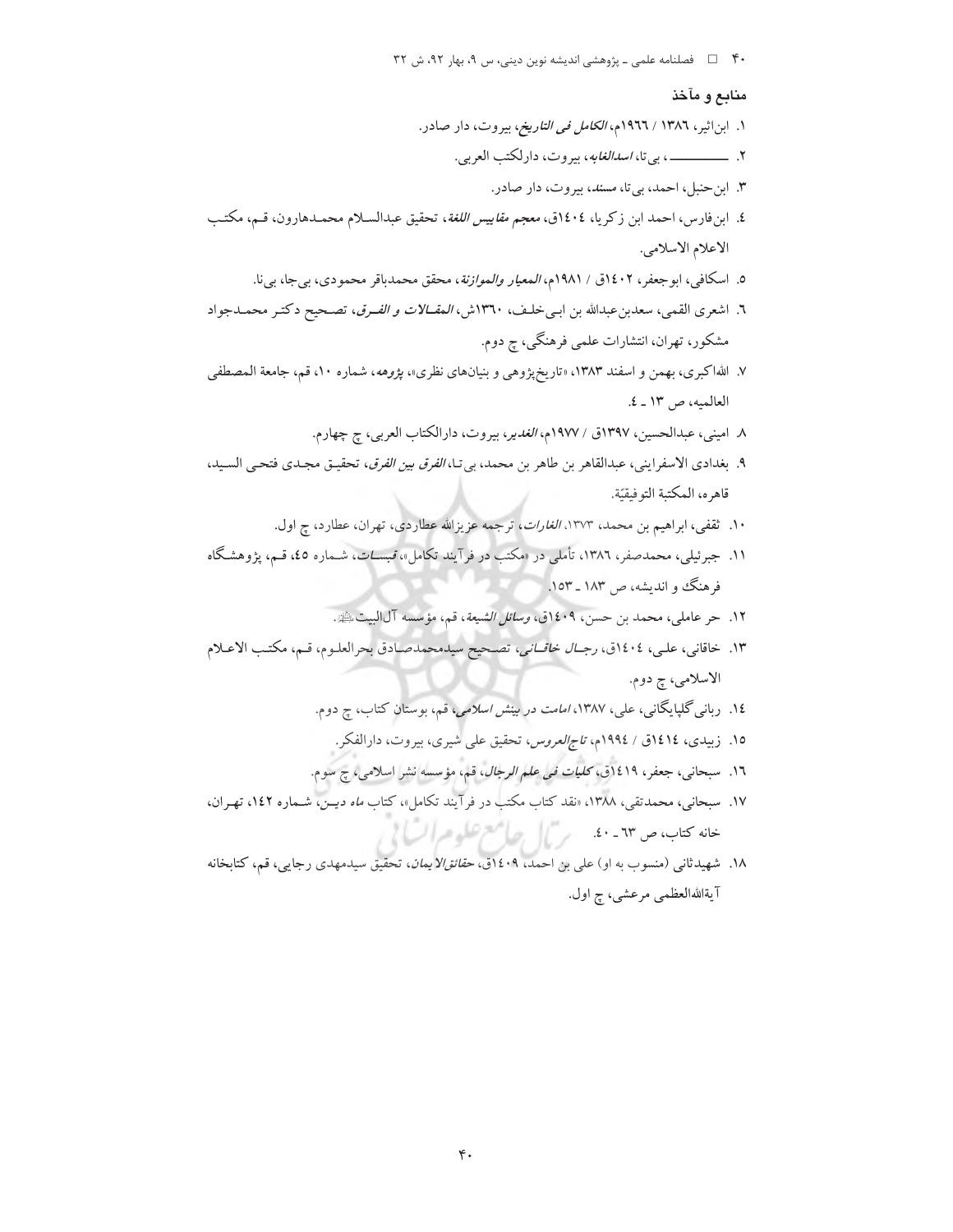- ١٩. صدوق، محمد بن علي بن بابويه، ١٣٧٨ق، *عيون أخبار الرضا* ﷺ، تهران، جهان. ٢١. \_\_\_\_\_\_\_\_\_، ١٤١٤ق / ١٩٩٣م، *الاعتقـادات فـي ديـن الاماميــة*، تحقيـق عصـام عبـد السـيد، بيـروت، دارالمفيد، چ دوم. ٢٢. صفار، محمد بن حسن بن فروخ، ١٤٠٤ق، بصائر الدرجات، قم، كتابخانه آيتالله مرعشي. ٢٣. طبري، محمد بن جرير، بي تا، *تاريخ الطبري*، بيروت، مؤسسة الأعلمي للمطبوعات. ٢٤. طوسى، محمد بن حسـن، ١٤١١ق، *الغيبه*، تحقيـق عبـادالله تهرانـي و علـي احمـد ناصـح، قـم، مؤسسـه معارف اسلامي. ٢٥. عربي، حسين علي، ١٣٨٣، *تاريخ تحقيقي اسلام*، قم، مؤسسه امام خمينيﷺ، چ چهارم. ٢٦. علمالهدي، سيدمر تضي، ١٤١٠ق، *الشافي*، تحقيق حسيني الخطيب، تهران، مؤسسه الصادق. ٢٧. \_\_\_\_\_\_\_\_\_\_ ١٤١٠ق، رسائل المرتضى، سيد احمد حسيني، قم، دارالقران الكريم، ج اول. ۲۸. قراملکی، احد فرامرز، ۱۳۸۵، *اصول و فنون پژوهش در گستره دین پژوهی*، قسم، مرکز مـدیریت حـوزه علميه قم، چ دوم. ٢٩. كاتب واقدي، ابن سعد واقدي، ١٤١٨ق، *الطبقات الكبرى*، بيروت، دارالكتب العلمية، ج دوم. ۳۰. كشي، محمد بن عمر، ۱۳٤۸، *رجال الكشي*، تحقيق دكتر حسن مصطفوي، مشهد، دانشگاه مشهد. ٣١. كليني، محمد بن يعقوب، ١٣٦٥، *كافي، تهران، دارالكتب الإسلامية.* ٣٢. مامقاني، عبداللّه بن محمدحسن، ١٣٥٢، تن*قيح المقال في أحوال الرّجال*، نجف، المطبعة المر تضوية. ٣٤. مجلسي، محمدباقر، ١٤٠٤ق، بحارالأن*وا*ر، بيروت، مؤسسة الوفاء. ۳۵. مدرسی طباطبایی، حسین، ۱۳۸۲، *مکتب در فرآیند تکامل*، ترجمه هاشم ایزدپناه، تهران، کویر، چ اول. تهران، خانه كتاب ايران، ص ٢٩ ـ ٢٠. ٣٧. مفيد، محمد بن نعمان، ١٤١٤ق، تصحيح اعتقادات الامامية، تحقيق حسين درگاهي، بيروت، دارالمفيد، تروسكاه علوم السابي ومطالعات فرسمي چ دوم. ٣٨. نجاشي، احمد بن علي، ١٤٠٧ق، رج*ال النجاشي*، قم، جامعه مدرسين. ٣٩. نسائى، بى تا، *فضائل الصحاب*ه، بيروت، دارالكتب العلميه. | السياطي الم
	- ۰£. نیشابوری، مسلم، بیتا، صحیح مس*لم*، بیروت، دارالفکر.
	- ٤١. يعقوبي، احمد بن اسحاق، بي تا، ت*اريخ اليعقوبي*، قم، اهل بيت <u>الله</u>ة.